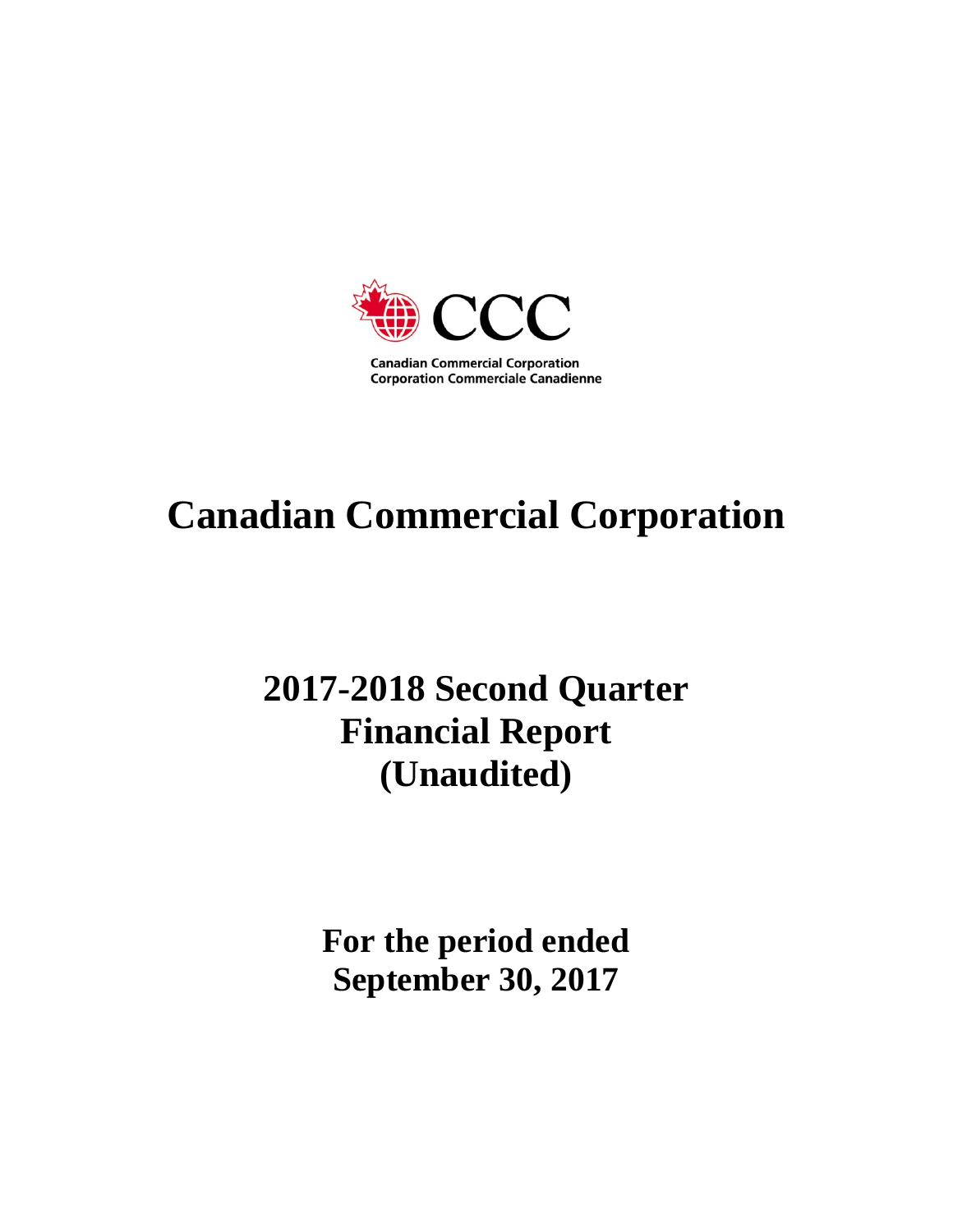#### **Management's Discussion and Analysis**

#### **BASIS OF PREPARATION**

This discussion was prepared in accordance with the Treasury Board Standard on Quarterly Financial Reports for Crown Corporations. This narrative discussion is not intended to be a full Management Discussion and Analysis. Disclosures and information in the Canadian Commercial Corporation Annual Report for the year ended March 31, 2017 are assumed to apply to the current quarter unless otherwise stated.

The following discussion and analysis of the operating results and financial position of the Canadian Commercial Corporation for the quarter ending September 30, 2017 should be read in conjunction with the enclosed unaudited condensed interim financial statements as well as the Corporation's Annual Report for the year ended March 31, 2017.

#### **FINANCIAL HIGHLIGHTS**

CCC delivers its government-to-government contracting services through two core lines of business:

- (1) International Commercial Business (ICB); and
- (2) Global Defence and Security (GDS) which includes the administration of the Defence Production Sharing Agreement (DPSA)

In addition to its core business line operations, CCC performs activities related to sourcing and other Government of Canada priorities which includes the maintenance and administration, on behalf of Global affairs Canada, of the trade development offices in China, providing sourcing services to Government of Canada departments and a shared services arrangement with another crown corporation.

Historically, large contracts have materially impacted the Corporation's financial statements and can often cause significant variations in certain year-over-year amounts on the Statement of Financial Position and the Statement of Comprehensive Income.

In late 2013-2014 the Armoured Brigades Program (ABP), a historic multi-billion dollar 14 year contract, was signed for the supply of light armored vehicles (LAVs) and associated equipment, training and support services. As a result of the magnitude of this transaction, this activity could result in significant variations from period-to-period on certain accounts. The accounts impacted will most notably be receivables, payables, advances to Canadian exporters and from foreign customers, progress work by Canadian exporters and for foreign customers as well as revenue accounts.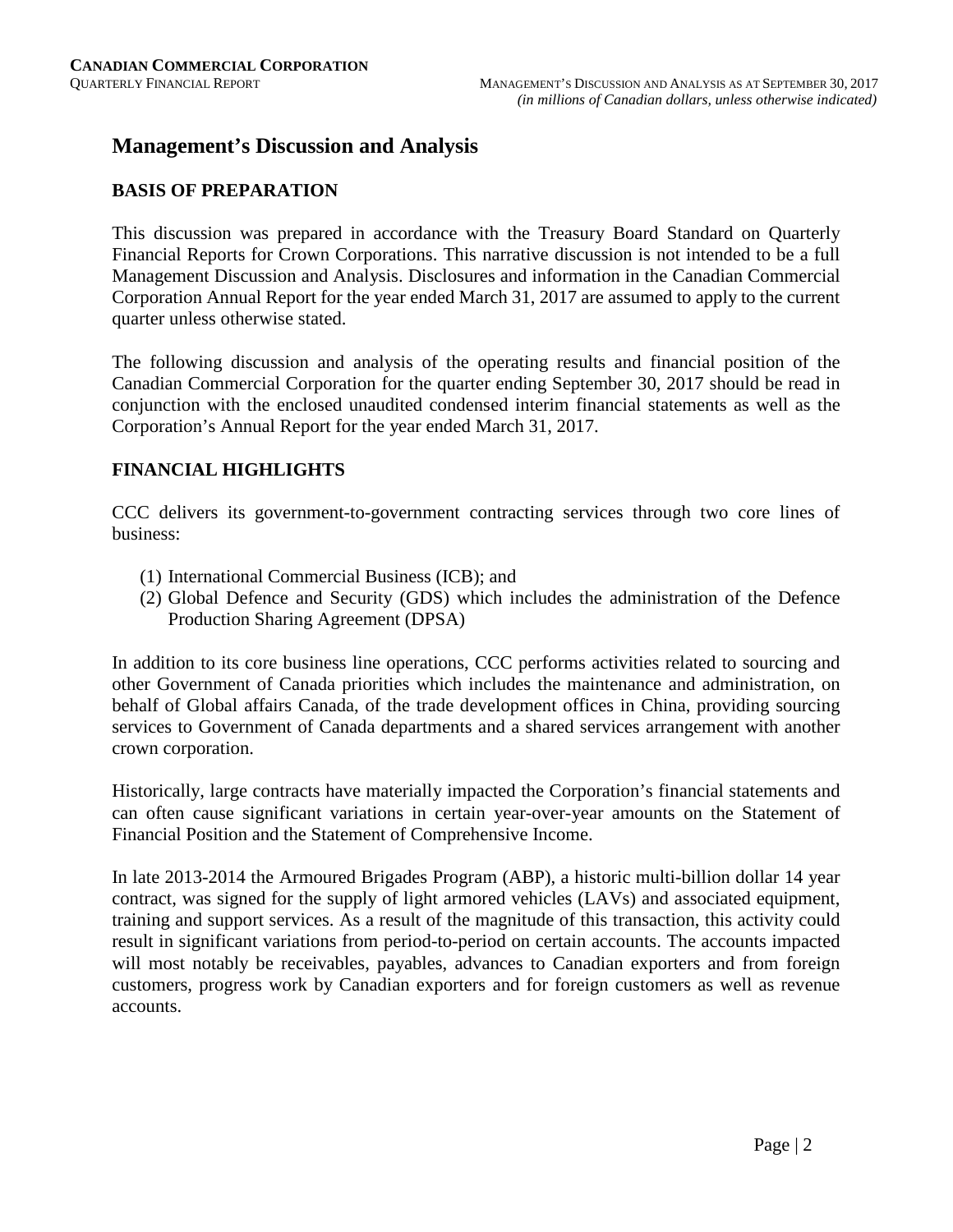A discussion of CCC's three and six month period ended September 30, 2017 financial highlights follows:

| <b>Summary - Net profit (loss)</b><br>(in millions of dollars) |    |                          |           | <b>SEPTEMBER 30</b> |    |                        | <b>FOR THE THREE MONTHS ENDED</b> |      |                          |    | <b>SEPTEMBER 30</b> | <b>FOR THE SIX MONTHS ENDED</b> |                  |
|----------------------------------------------------------------|----|--------------------------|-----------|---------------------|----|------------------------|-----------------------------------|------|--------------------------|----|---------------------|---------------------------------|------------------|
|                                                                |    | 2017<br>2016             |           |                     |    | Increase<br>(Decrease) |                                   |      | 2017                     |    | 2016                | <b>Increase</b><br>(Decrease)   |                  |
| Revenues                                                       | S  | 5.9                      | £.        | 5.6                 | -S | 0.3                    | $5\%$                             | l \$ | 12.4                     | S. | 11.4                | 1.0                             | 8%               |
| Expenses                                                       |    | (7.5)                    |           | (6.4)               |    | (1.1)                  | $-17\%$                           |      | (15.7)                   |    | (13.8)              | (1.9)                           | $-14%$           |
| Parliamentary appropriation                                    |    | $\overline{\phantom{a}}$ |           | 0.9                 |    | (0.9)                  | $-100%$                           |      | $\overline{\phantom{0}}$ |    | 1.8                 | (1.8)                           | $-100%$          |
| Net profit (loss)                                              | \$ | $(1.6)$ \$               | -S<br>0.1 |                     |    |                        | $(1.7) < -100\%$ \$               |      | $(3.3)$ \$               |    | $(0.6)$ \$          |                                 | $(2.7) < -100\%$ |

#### **STATEMENT OF COMPREHENSIVE INCOME DISCUSSION**

For the three and six month period ended September 30, 2017, the overall net loss was due partially to the elimination of the parliamentary appropriation and an increase in expenses due primarily to workforce related costs and increased investment in business development efforts.

#### **REVENUES**

| <b>Revenues</b>                         |           |                             |    |                               | <b>FOR THE THREE MONTHS ENDED</b> |               |            |     |                                                      | <b>FOR THE SIX MONTHS ENDED</b> |                                |
|-----------------------------------------|-----------|-----------------------------|----|-------------------------------|-----------------------------------|---------------|------------|-----|------------------------------------------------------|---------------------------------|--------------------------------|
| (in millions of dollars)                | 2017      | <b>SEPTEMBER 30</b><br>2016 |    | <b>Increase</b><br>(Decrease) |                                   | 2017          | 2016       |     | <b>SEPTEMBER 30</b><br><b>Increase</b><br>(Decrease) |                                 | $%$ of<br><b>Total</b><br>2017 |
| Commercial trading transactions         |           |                             |    |                               |                                   |               |            |     |                                                      |                                 |                                |
| - prime contracts                       | \$600.6   | \$611.0                     | S. | (10.4)                        | $-2\%$                            | \$<br>1,229.4 | \$1,193.4  | \$. | 36.0                                                 | 3%                              |                                |
| Cost of commercial trading transactions |           |                             |    |                               |                                   |               |            |     |                                                      |                                 |                                |
| - prime contracts                       | (600.6)   | (611.0)                     |    | 10.4                          | 2%                                | (1,229.4)     | (1,193.4)  |     | (36.0)                                               | $-3\%$                          |                                |
| Fees for service                        | 5.3       | 5.2                         |    | 0.1                           | 1%                                | 11.3          | 10.8       |     | 0.5                                                  | 4%                              | 91%                            |
| Other income                            | 0.6       | 0.3                         |    | 0.3                           | 82%                               | 1.0           | 0.4        |     | 0.6                                                  | >100%                           | 8%                             |
| Finance income, net                     | 0.1       | 0.1                         |    |                               | ۰                                 | 0.3           | 0.2        |     | 0.1                                                  | 52%                             | 3%                             |
| Loss on foreign exchange                | (0.1)     | ۰                           |    | (0.1)                         | $\langle -100\%$                  | (0.2)         |            |     | (0.2)                                                | $\langle -100\%$                | $-2\%$                         |
| <b>Total Revenues</b>                   | \$<br>5.9 | \$<br>5.6                   |    | 0.3                           | $5%$ \$                           | 12.4          | \$<br>11.4 | \$  | 1.0                                                  | 8%                              | $100\%$                        |

For the three and six month period ended September 30, 2017, after offsetting commercial trading transactions with the cost of commercial trading transactions, the increase in total revenues was due to higher fees for service earned and recorded as deliveries and progress work occurred from the contracts signed in 2016-2017, related primarily to the ICB business line. In addition, other income increased due to a number of miscellaneous items recorded during the first quarter of the year.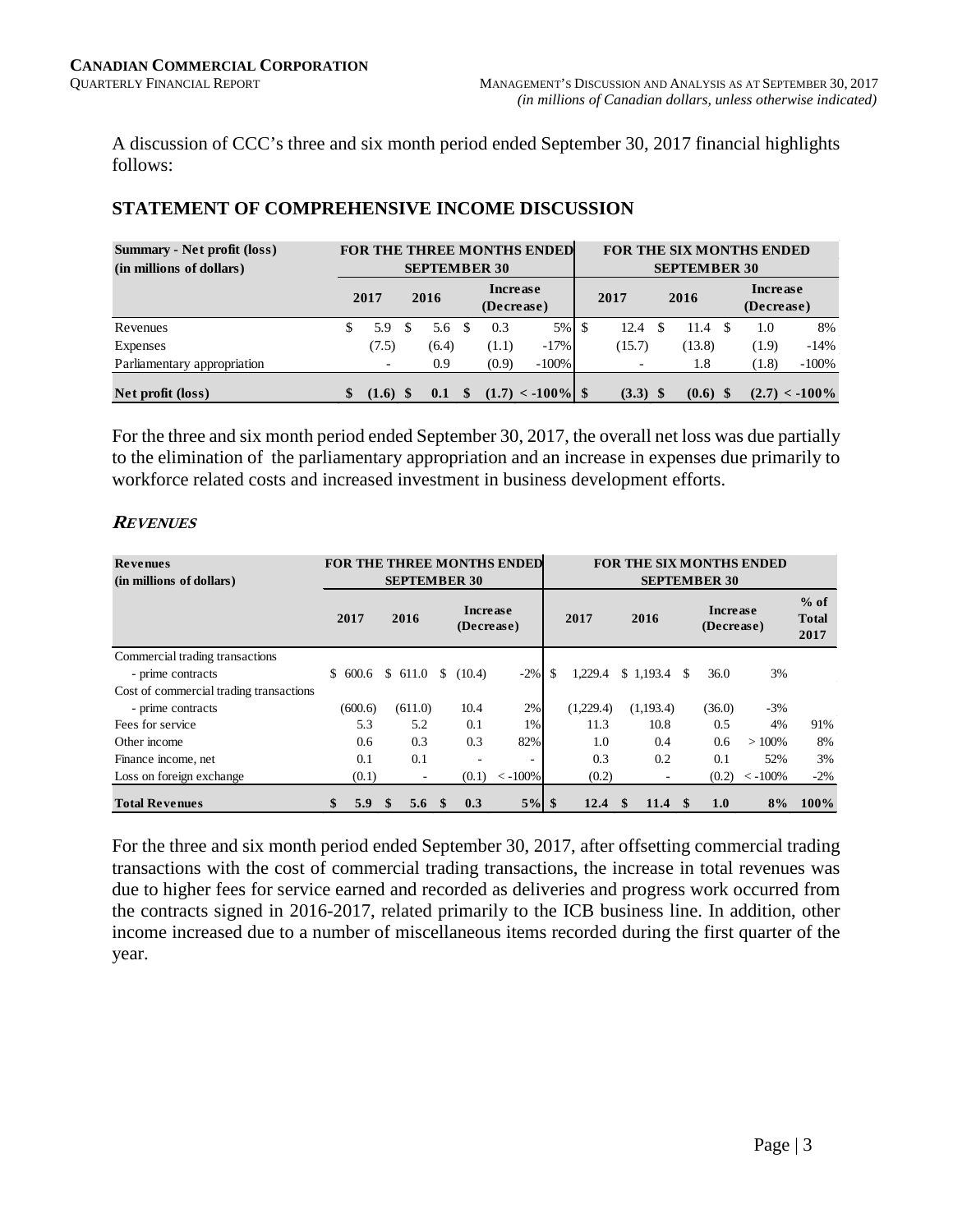| <b>Commercial Trading Transactions</b> |         |             |                               |           |         |                                 |     |                               |        |                                |
|----------------------------------------|---------|-------------|-------------------------------|-----------|---------|---------------------------------|-----|-------------------------------|--------|--------------------------------|
| (CTT)                                  |         |             | FOR THE THREE MONTHS ENDED    |           |         | <b>FOR THE SIX MONTHS ENDED</b> |     |                               |        |                                |
| (in millions of dollars)               |         |             | <b>SEPTEMBER 30</b>           |           |         |                                 |     | <b>SEPTEMBER 30</b>           |        |                                |
|                                        | 2017    | 2016        | <b>Increase</b><br>(Decrease) |           | 2017    | 2016                            |     | <b>Increase</b><br>(Decrease) |        | $%$ of<br><b>Total</b><br>2017 |
| GDS:                                   |         |             |                               |           |         |                                 |     |                               |        |                                |
| <b>DPSA</b>                            | \$196.1 | S.<br>149.2 | \$.<br>46.9                   | 31% \$    | 366.7   | 299.7<br>\$.                    | \$. | 67.0                          | 22%    | 30%                            |
| Non-DPSA GDS                           | 293.1   | 382.6       | (89.5)                        | $-23%$    | 626.4   | 724.2                           |     | (97.8)                        | $-14%$ | 51%                            |
| <b>Total GDS</b>                       | \$489.2 | \$531.8     | (42.6)<br>\$                  | $-8\%$ \$ | 993.1   | \$1,023.9                       | \$  | (30.8)                        | $-3%$  | 81%                            |
| <b>ICB</b>                             | 111.4   | 79.2        | 32.2                          | 41%       | 236.3   | 169.5                           |     | 66.8                          | 39%    | 19%                            |
| <b>Total CTT</b>                       | \$600.6 | \$611.0     | \$ (10.4)                     | $-2\%$ \$ | 1.229.4 | \$1,193.4                       | S   | <b>36.0</b>                   | 3%     | 100%                           |

#### **Commercial trading transactions**

Commercial trading transactions measure the value of delivery of a good or service or progress work that has been performed . It is important to note that as an international trade intermediary, revenues from commercial trading transactions on prime contracts are fully offset by the cost of commercial trading transactions on prime contracts.

For the three month period ended September 30, 2017, the overall decrease in commercial trading transactions was due to a decrease in deliveries and work performed related primarily to the non DPSA GDS business line, partially offset by increases in the DPSA and ICB business lines.

For the six month period ended September 30, 2017, the overall increase in commercial trading transactions was due to a increase in DPSA and ICB deliveries and work performed partially offset by decrease in non DPSA GDS business line.

The increases to DPSA and ICB commercial trading transactions is primarily attributed to the contracts signed in 2016-17 related to these two business lines.

The principal reason for the decrease in non-DPSA GDS commercial trading transactions is due to delays in the execution and delivery of progress work related to the ABP contract.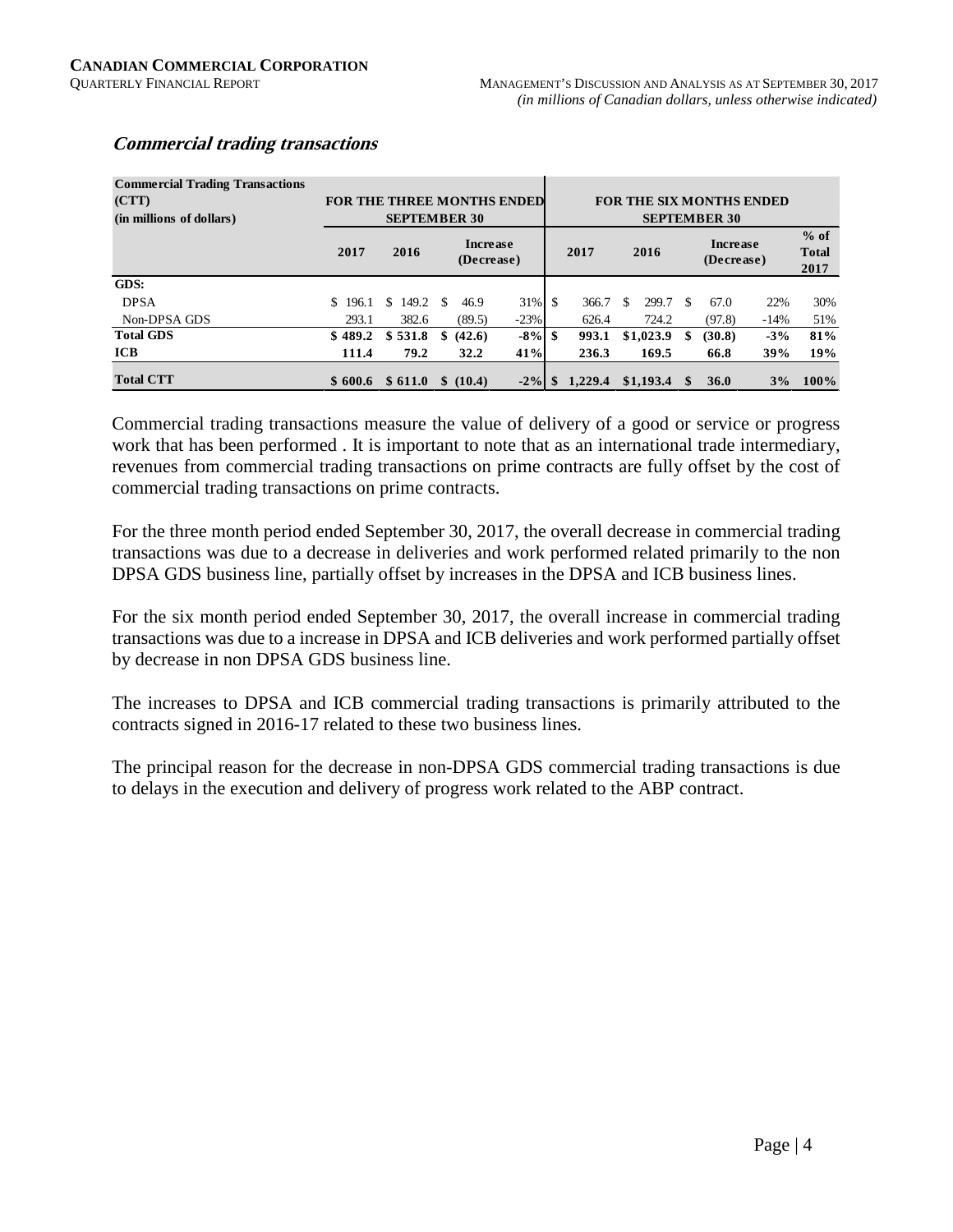| <b>Fees for service</b><br>(in millions of dollars) |    |      |          |                                       |    | <b>SEPTEMBER 30</b> | FOR THE THREE MONTHS ENDED |    |      |      |      |    | <b>FOR THE SIX MONTHS ENDED</b><br><b>SEPTEMBER 30</b> |        |                                |
|-----------------------------------------------------|----|------|----------|---------------------------------------|----|---------------------|----------------------------|----|------|------|------|----|--------------------------------------------------------|--------|--------------------------------|
|                                                     |    | 2017 |          | <b>Increase</b><br>2016<br>(Decrease) |    |                     |                            |    | 2017 |      | 2016 |    | <b>Increase</b><br>(Decrease)                          |        | $%$ of<br><b>Total</b><br>2017 |
| GDS:                                                |    |      |          |                                       |    |                     |                            |    |      |      |      |    |                                                        |        |                                |
| Non-DPSA GDS                                        | S. | 2.5  | \$.      | 3.2                                   | \$ | (0.7)               | $-22%$                     | -S | 5.4  | - \$ | 6.2  | -S | (0.8)                                                  | $-13%$ | 47%                            |
| <b>Total GDS</b>                                    | \$ | 2.5  | \$       | 3.2                                   | \$ | (0.7)               | $-22\%$ \$                 |    | 5.4  | -\$  | 6.2  | \$ | (0.8)                                                  | $-13%$ | 47%                            |
| <b>ICB</b>                                          |    | 1.5  |          | 0.9                                   |    | 0.6                 | 59%                        |    | 3.4  |      | 2.3  |    | 1.1                                                    | 49%    | 31%                            |
| <b>Sourcing services</b>                            |    |      |          |                                       |    |                     |                            |    |      |      |      |    |                                                        |        |                                |
| transactions and other                              |    | 1.3  |          | 1.1                                   |    | 0.2                 | 18%                        |    | 2.5  |      | 2.3  |    | 0.2                                                    | $7\%$  | 22%                            |
| <b>Total Fees for service</b>                       | \$ | 5.3  | <b>S</b> | 5.2                                   |    | 0.1                 | $1\%$ \$                   |    | 11.3 | - \$ | 10.8 |    | 0.5                                                    | 4%     | $100\%$                        |

#### *Fees for service*

The Corporation charges fees for service on non-DPSA GDS, ICB business and other services, generally as a percentage of the contract value at negotiated rates for services provided. Fees are recognized as revenue when commercial trading transactions related to prime contracts and international sourcing services agreements are recorded and from other international and domestic activities when services are rendered. It is important to note that CCC does not charge fees for service on the DPSA program. In addition to fees for service recorded on non-DPSA core operations business line activity, CCC collects fees related to sourcing services transactions and other initiatives of Government of Canada departments and agencies.

For the six-month period ended September 30, 2017, the overall net fee revenue increase is commensurate with the activity explained under the commercial trading transactions section.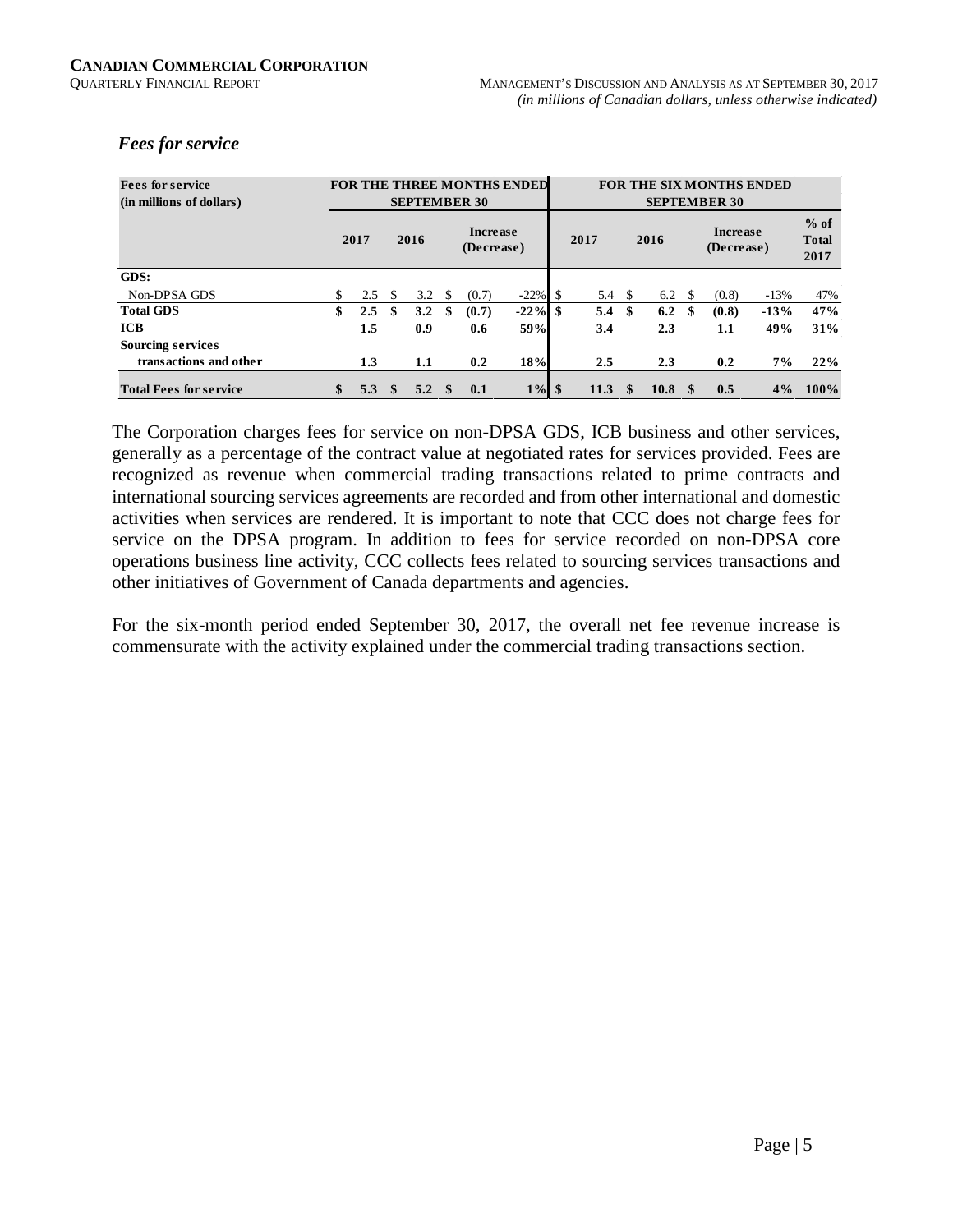$\sim 10^{-11}$ 

 $\sim 100$ 

 $\sim$   $\sim$ 

#### **EXPENSES**

| <b>Expenses</b><br>(in millions of dollars) |     | <b>FOR THE THREE MONTHS ENDED</b><br><b>SEPTEMBER 30</b> |    |                |               |     |           |    |         |    |                        |               | <b>SEPTEMBER 30</b>            | <b>FOR THE SIX MONTHS ENDED</b> |         |
|---------------------------------------------|-----|----------------------------------------------------------|----|----------------|---------------|-----|-----------|----|---------|----|------------------------|---------------|--------------------------------|---------------------------------|---------|
|                                             |     | <b>Increase</b><br>$2016*$<br>2017<br>(Decrease)         |    |                |               |     | 2017      |    | $2016*$ |    | Increase<br>(Decrease) |               | $%$ of<br><b>Total</b><br>2017 |                                 |         |
| <b>Administrative expenses</b>              |     |                                                          |    |                |               |     |           |    |         |    |                        |               |                                |                                 |         |
| Workforce compensation and related          |     |                                                          |    |                |               |     |           |    |         |    |                        |               |                                |                                 |         |
| expenses                                    | \$. | 5.0                                                      | \$ | 4.5            | <sup>\$</sup> | 0.5 | 11%       | \$ | 10.2    | -S | 9.2                    | <sup>\$</sup> | 1.0                            | 10%                             | 65%     |
| Contract management services                |     | 0.7                                                      |    | 0.6            |               | 0.1 | 13%       |    | 1.4     |    | 1.4                    |               |                                | ٠                               | 9%      |
| Consultants                                 |     | 0.5                                                      |    | 0.3            |               | 0.2 | 95%       |    | 1.0     |    | 0.6                    |               | 0.4                            | 75%                             | 6%      |
| Rent and related expenses                   |     | 0.5                                                      |    | 0.5            |               |     | ÷,        |    | 0.9     |    | 0.9                    |               |                                | $\overline{a}$                  | 6%      |
| Travel and hospitality                      |     | 0.4                                                      |    | 0.3            |               | 0.1 | 28%       |    | 0.9     |    | 0.8                    |               | 0.1                            | 10%                             | 6%      |
| Software, hardware and support              |     | 0.1                                                      |    | $\blacksquare$ |               | 0.1 | >100%     |    | 0.5     |    | 0.4                    |               | 0.1                            | 19%                             | 3%      |
| Communications                              |     | 0.1                                                      |    | $\rightarrow$  |               | 0.1 | 61%       |    | 0.3     |    | 0.1                    |               | 0.2                            | $>100\%$                        | 2%      |
| Depreciation                                |     | 0.1                                                      |    | 0.1            |               |     |           |    | 0.2     |    | 0.2                    |               |                                |                                 | 1%      |
| Other expenses                              |     | 0.1                                                      |    | 0.1            |               |     |           |    | 0.3     |    | 0.2                    |               | 0.1                            | >100%                           | 2%      |
| <b>Total Administrative expenses</b>        | \$  | 7.5                                                      | \$ | 6.4            | \$            | 1.1 | 17%       | \$ | 15.7    | \$ | 13.8                   | \$            | 1.9                            | 14%                             | 100%    |
| <b>Contract remediation expenses</b>        |     | ٠                                                        |    |                |               |     | ٠         |    |         |    |                        |               |                                | ٠                               | $0\%$   |
| <b>Total Expenses</b>                       | \$  | 7.5                                                      | \$ | 6.4            | \$            | 1.1 | $17\%$ \$ |    | 15.7    | \$ | 13.8                   | $\frac{1}{2}$ | 1.9                            | 14%                             | $100\%$ |

\* Some comparative figures have been reclassified to conform to current year's presentation.

#### **Administrative expenses**

For the three and six month period ended September 30, 2017, the overall increase is due primarily to higher workforce compensation and related expenses resulting from collective bargaining, and planned growth in business development related expenses.

#### **Contract remediation expenses**

Contract remediation expenses are recorded as actual amounts are incurred or can be reasonably estimated. For the three and six month period ended September 30, 2017, no contract remediation expenses were recorded. The result reflects the Corporation's robust contract management and Enterprise Risk Management (ERM) practices.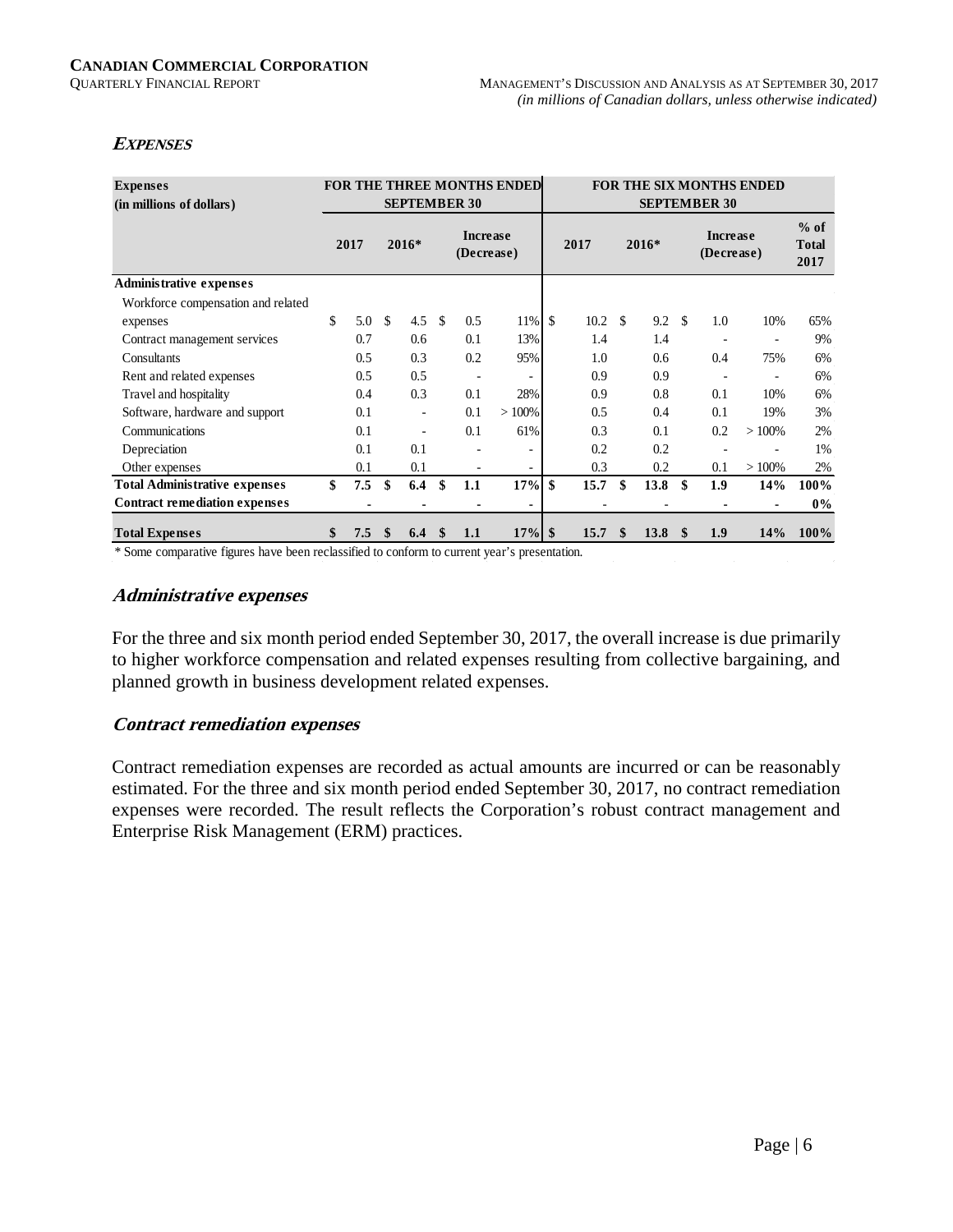| Sourcing services transactions         |                                            |  |                     |   |                               | FOR THE THREE MONTHS ENDED |     |                |               |                     |      | <b>FOR THE SIX MONTHS ENDED</b> |                |
|----------------------------------------|--------------------------------------------|--|---------------------|---|-------------------------------|----------------------------|-----|----------------|---------------|---------------------|------|---------------------------------|----------------|
| (in millions of dollars)               |                                            |  | <b>SEPTEMBER 30</b> |   |                               |                            |     |                |               | <b>SEPTEMBER 30</b> |      |                                 |                |
|                                        | 2017                                       |  | 2016                |   | <b>Increase</b><br>(Decrease) |                            |     | 2017           |               | 2016                |      | Increase<br>(Decrease)          |                |
| Sourcing services transactions         | 10.5                                       |  | 9.9                 | S | 0.6                           | $6\%$                      | -\$ | 15.5           | <sup>\$</sup> | 13.7                | - \$ | 1.8                             | 13%            |
| Cost of sourcing services transactions | (10.5)                                     |  | (9.9)               |   | (0.6)                         | $-6%$                      |     | (15.5)         |               | (13.7)              |      | (1.8)                           | $-13%$         |
|                                        | $\blacksquare$<br>$\overline{\phantom{0}}$ |  |                     |   |                               |                            |     | $\blacksquare$ |               | $\blacksquare$      |      |                                 | $\blacksquare$ |

#### **SOURCING SERVICES FOR SUPPORT OF INTERNATIONAL GOVERNMENT ASSISTANCE PROGRAMS**

Sourcing services for support of international assistance programs represent transactions whereby the Corporation is not the prime contractor, however acts as an agent on behalf of a domestic or foreign Government entity. The majority of the services are provided to Global Affairs Canada (GAC) in accordance with an MOU that was signed in 2007. CCC also entered into separate agreements with the National Research Council (NRC) and the Department of National Defence (DND) during 2016-17. For the three and six-month period ended September 30, 2017, the increased activity was due to deliveries related primarily to the agreements with DND.

#### **PARLIAMENTARY APPROPRIATION**

| Parliamentary appropriation<br>(in millions of dollars) |      |        | <b>SEPTEMBER 30</b> |  |                        | FOR THE THREE MONTHS ENDED |                | <b>SEPTEMBER 30</b> | <b>FOR THE SIX MONTHS ENDED</b> |          |
|---------------------------------------------------------|------|--------|---------------------|--|------------------------|----------------------------|----------------|---------------------|---------------------------------|----------|
|                                                         | 2017 |        | 2016                |  | Increase<br>(Decrease) |                            | 2017           | 2016                | Increase<br>(Decrease)          |          |
| Parliamentary appropriation                             |      | $\sim$ | 0.9                 |  | (0.9)                  | $-100\%$ \$                | $\blacksquare$ | 1.8                 | (1.8)                           | $-100\%$ |
| <b>Total Parliamentary appropriation</b>                | \$.  |        | 0.9                 |  | (0.9)                  | $-100\%$ \$                |                | 1.8                 | (1.8)                           | $-100%$  |

In 2017-18, CCC no longer receives an appropriation. The Corporation's appropriation was phased out in accordance with the direction detailed in its 2014-2015 Corporate Plan as follows: \$15.7 in 2013-2014, \$14.2 in 2014-2015, \$8.9 in 2015-2016, \$3.5 in 2016-2017 and nil from 2017-2018 and ongoing.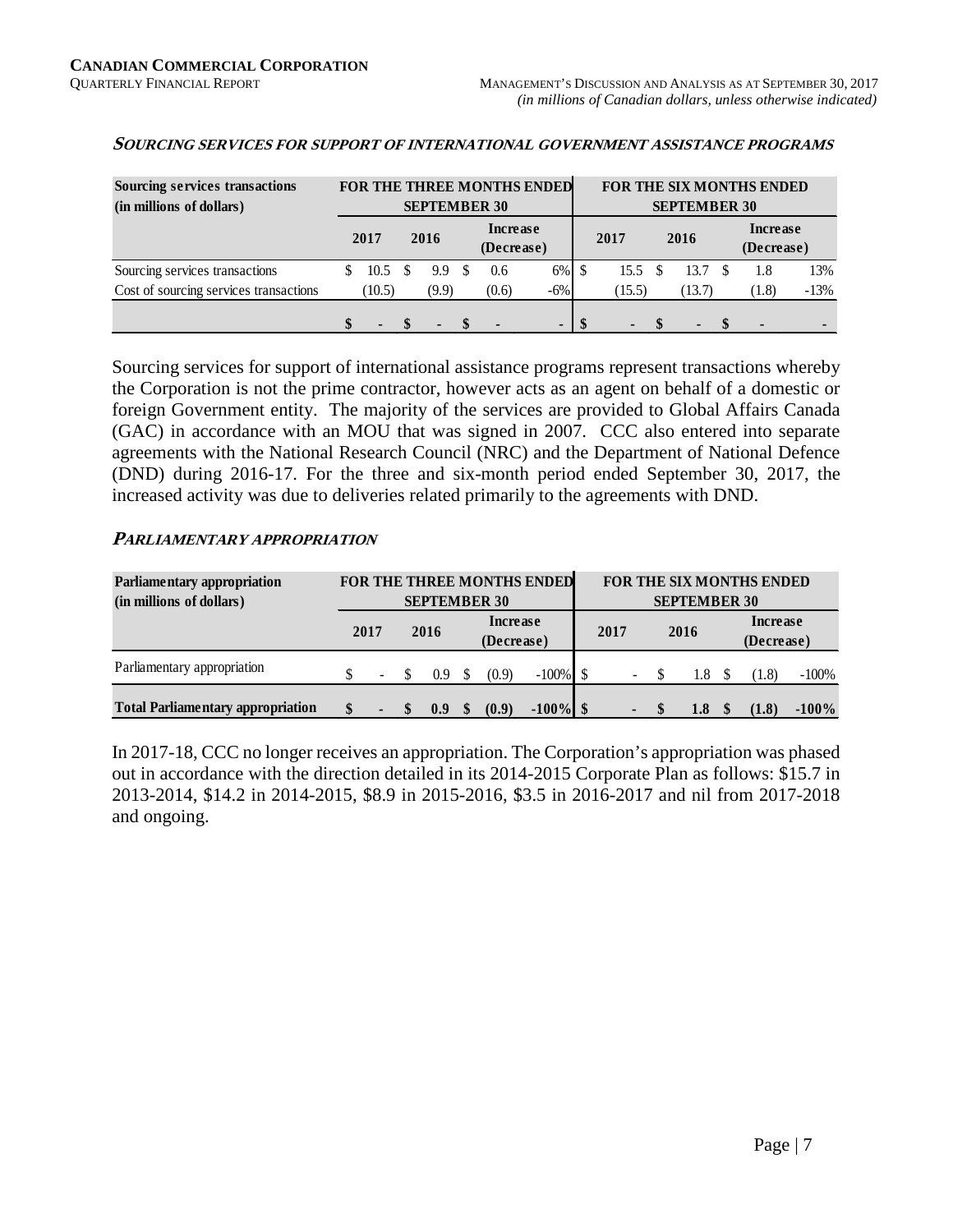#### **STATEMENT OF FINANCIAL POSITION DISCUSSION**

#### **SUMMARY**

| <b>Summary - Statement of financial position</b> |                                 | <b>AS AT</b> |   |                        |        |
|--------------------------------------------------|---------------------------------|--------------|---|------------------------|--------|
| (in millions of dollars)                         | September 30, March 31,<br>2017 | 2017         |   | Increase<br>(Decrease) |        |
| Assets                                           | \$<br>6,761.6                   | \$5,664.6    |   | \$1,097.0              | 19%    |
| <b>Liabilities</b>                               | \$<br>6,736.0                   | \$5,635.7    |   | \$1,100.3              | 20%    |
| Shareholder's equity:                            |                                 |              |   |                        |        |
| Contributed surplus                              | 10.0                            | 10.0         |   |                        |        |
| Retained earnings                                | 15.6                            | 18.9         |   | (3.3)                  | $-18%$ |
| <b>Total Shareholder's equity</b>                | \$<br>25.6                      | 28.9         | S | (3.3)                  | $-12%$ |

As an international trade intermediary, CCC's trade-related assets are offset with matching liabilities. Therefore, trade receivables from foreign customers and progress work by Canadian exporters are normally offset by trade payables and accrued liabilities to Canadian exporters and progress work for foreign customers, respectively.

#### **ASSETS**

| Assets                              |                         |   | <b>AS AT</b> |   |                 |         |              |
|-------------------------------------|-------------------------|---|--------------|---|-----------------|---------|--------------|
| (in millions of dollars)            | September 30, March 31, |   |              |   | <b>Increase</b> |         | $%$ of       |
|                                     | 2017                    |   | 2017         |   | (Decrease)      |         | <b>Total</b> |
| Cash                                | \$<br>38.1              | S | 76.4         | S | (38.3)          | $-50\%$ | 1%           |
| <b>Trade Receivables</b>            | 1,365.1                 |   | 741.2        |   | 623.9           | 84%     | 20%          |
| Advances to Canadian exporters      | 136.6                   |   | 175.4        |   | (38.8)          | $-22\%$ | 2%           |
| Progress work by Canadian exporters | 5,218.5                 |   | 4,668.2      |   | 550.3           | 12%     | 77%          |
| Property and equipment              | 3.3                     |   | 3.4          |   | (0.1)           | $-3\%$  | $0\%$        |
| <b>Total Assets</b>                 | \$<br>6,761.6           |   | \$5,664.6    |   | \$1,097.0       | 19%     | 100%         |

The increase from March 31, 2017 was due to increases in the amount of progress work by Canadian exporters and trade receivables offset partially by a decrease primarily from advances to Canadian exporters. The net change to the assets resulted primarily from the continued progress work related to the ABP contract.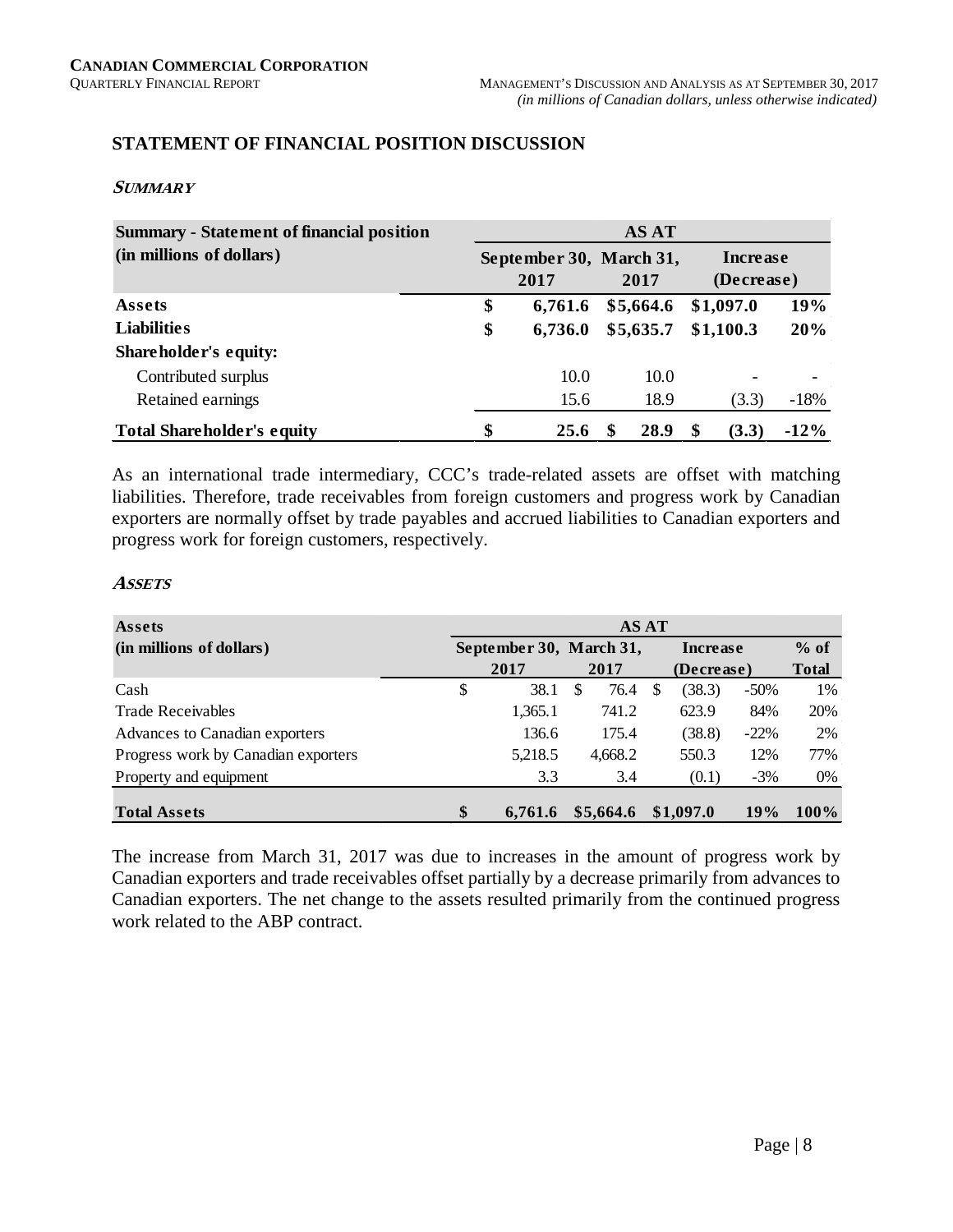#### **LIABILITIES**

| <b>Liabilities</b>                     | <b>AS AT</b> |                         |          |           |     |            |        |              |  |  |  |  |
|----------------------------------------|--------------|-------------------------|----------|-----------|-----|------------|--------|--------------|--|--|--|--|
| (in millions of dollars)               |              | September 30, March 31, |          |           |     | Increase   |        | $%$ of       |  |  |  |  |
|                                        |              | 2017                    |          | 2017      |     | (Decrease) |        | <b>Total</b> |  |  |  |  |
| Trade payables and accrued liabilities | \$           | 1,357.2                 | <b>S</b> | 760.4     | \$. | 596.8      | 79%    | 20%          |  |  |  |  |
| Advances from foreign customers        |              | 154.6                   |          | 201.3     |     | (46.7)     | $-23%$ | 2%           |  |  |  |  |
| Progress work for foreign customers    |              | 5,218.5                 |          | 4,668.2   |     | 550.3      | 12%    | 77%          |  |  |  |  |
| Deferred lease incentives              |              | 3.8                     |          | 3.9       |     | (0.1)      | $-3\%$ | 1%           |  |  |  |  |
| Employee benefits                      |              | 1.9                     |          | 1.9       |     |            |        | 0%           |  |  |  |  |
| <b>Total Liabilities</b>               | \$           | 6.736.0                 |          | \$5,635.7 |     | \$1,100.3  | 20%    | $100\%$      |  |  |  |  |

The increase from March 31, 2017 was due to increases in the amount of progress work for foreign customers and trade payables and accrued liabilities partially offset by a decrease primarily from advances from foreign customers. The net change to the liabilities resulted primarily from continued progress work related to the ABP contract.

#### **SIGNIFICANT TRANSACTIONS IN ASSETS AND LIABILITIES**

Given the back-to-back nature of CCC's contracting with foreign customers and Canadian exporters, movements in assets and liabilities are closely related and mostly offset one another.

The increases in trade receivables and trade payables from March 31, 2017 was due primarily to the recording of accrued receivable and payable transactions related to the ABP to reflect progress work to date.

Contractually, payments for progress work from foreign customers are required to flow through in their entirety to the Canadian exporter. Of the total progress work by Canadian exporters and for foreign customers, \$5,070.1 or 97.2% was related to continued progress work on the ABP contract.

Of the advances from foreign customers and advances to Canadian exporters, \$49.7 or 32% and 36% respectively was related to the ABP contract. Another \$87.5 or 57% was related to projects under the GDS and ICB business lines. Of the \$87.5 advances from foreign customers, \$86.0 was passed on to Canadian exporters. Contractually, advances are not offered on DPSA contracts. For non-DPSA contracts, CCC's risk mitigation practices require that in some circumstances, CCC hold back some advance payments made by foreign customers and release them to Canadian exporters as delivery obligations are fulfilled. As a result, period-over-period variations will occur.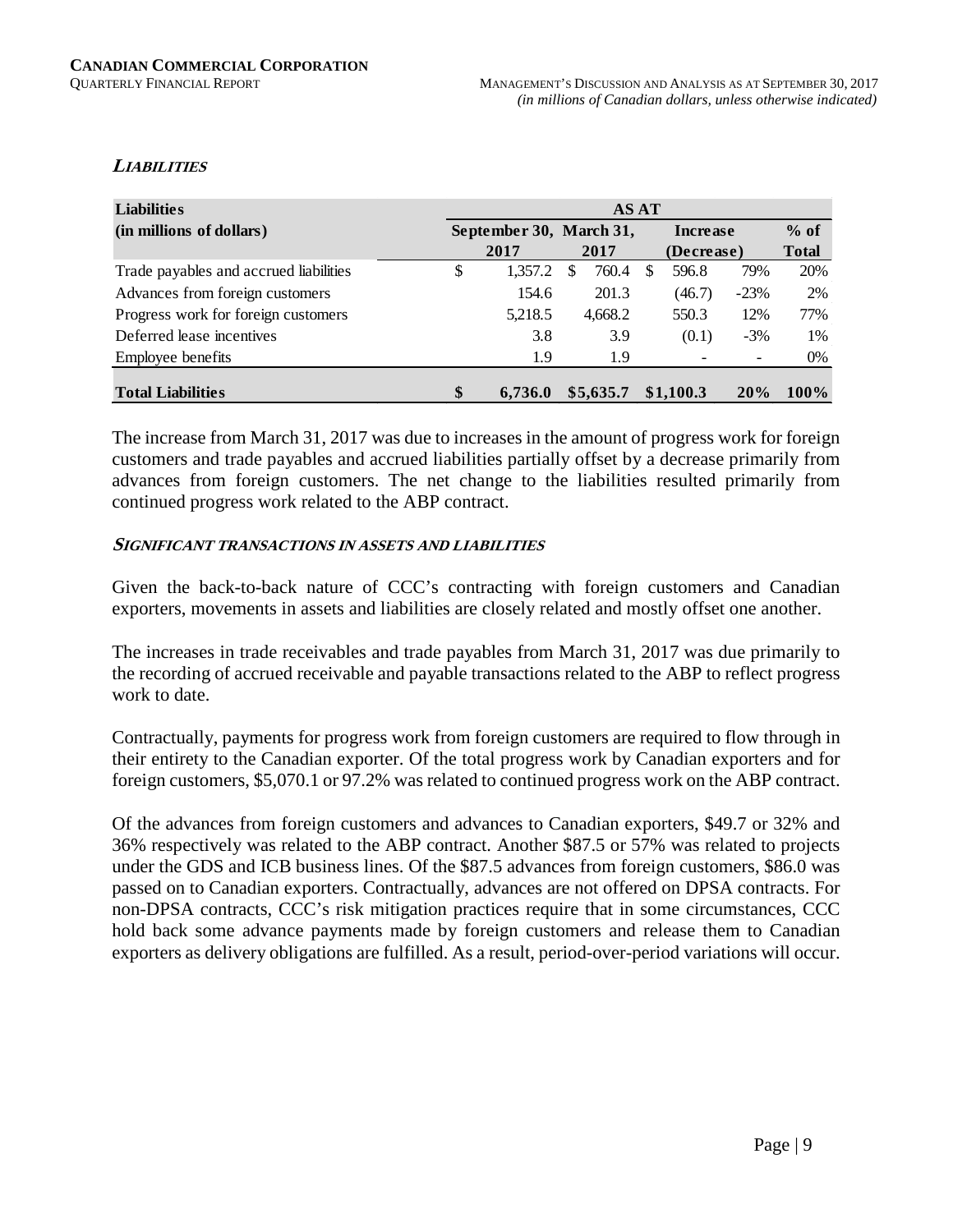| <b>Summary - Statement of cash flows</b> |              | <b>FOR THE THREE MONTHS ENDED</b>       |                               |                      |              |             |  |        |                     |                               | <b>FOR THE SIX MONTHS ENDED</b> |                                |
|------------------------------------------|--------------|-----------------------------------------|-------------------------------|----------------------|--------------|-------------|--|--------|---------------------|-------------------------------|---------------------------------|--------------------------------|
| (in millions of dollars)                 |              |                                         | <b>SEPTEMBER 30</b>           |                      |              |             |  |        | <b>SEPTEMBER 30</b> |                               |                                 |                                |
|                                          | 2017         | 2016                                    | <b>Increase</b><br>(Decrease) |                      | 2017<br>2016 |             |  |        |                     | <b>Increase</b><br>(Decrease) |                                 | $%$ of<br><b>Total</b><br>2017 |
| Operating activities                     | \$ (37.8) \$ | $(10.9)$ \$                             |                               | $(26.9) < -100\%$ \$ |              | $(36.5)$ \$ |  | (10.2) | - S                 |                               | $(26.3) < -100\%$               | 95%                            |
| Investing activities                     |              |                                         |                               |                      |              | (0.1)       |  |        |                     | (0.1)                         | $\langle -100\%$                | 0%                             |
| Effect of exchange rate changes on cash  | (0.9)        | 0.6                                     | (1.5)                         | $\epsilon$ -100%     |              | (1.8)       |  | 0.4    |                     | (2.2)                         | $< -100\%$                      | 5%                             |
| Net decrease in cash                     |              | $$ (38.7) \$ (10.3) \$ (28.4) < -100\%$ |                               | $(38.4)$ \$          |              | $(9.8)$ \$  |  |        | $(28.6) < -100\%$   | $100\%$                       |                                 |                                |

#### **STATEMENT OF CASH FLOWS DISCUSSION**

Under the DPSA program, the Corporation generally pays its Canadian exporters within 30 days of receipt of an invoice and substantiating documentation according to the terms and conditions of the contract. Consequently, the Corporation may use its own cash to pay Canadian exporters on the  $30<sup>th</sup>$  day funding its trade receivables in instances where there are collection delays and payment is not received from the DPSA customer until beyond the 30 days. On certain contracts (generally outside of the DPSA program), the Corporation pays its Canadian exporters within five business days after CCC receives payment from the foreign customer. Depending on the timing of receipts compared to payments, these transactions often cross reporting periods and can cause variations in cash flows from one period to the next. In these instances, cash is provided to the Corporation at the end of one period until the payment is made to the Canadian exporter, as stipulated in the contract, early in the next period.

The decrease is mainly coming from operating activities combined with the effect of exchange rate changes on cash. The decrease in operating activities is primarily related to accelerated discounted payments of \$42.6 made at the end of the reporting period to assist Canadian exporters with the receipts from foreign customers occurring in the subsequent period.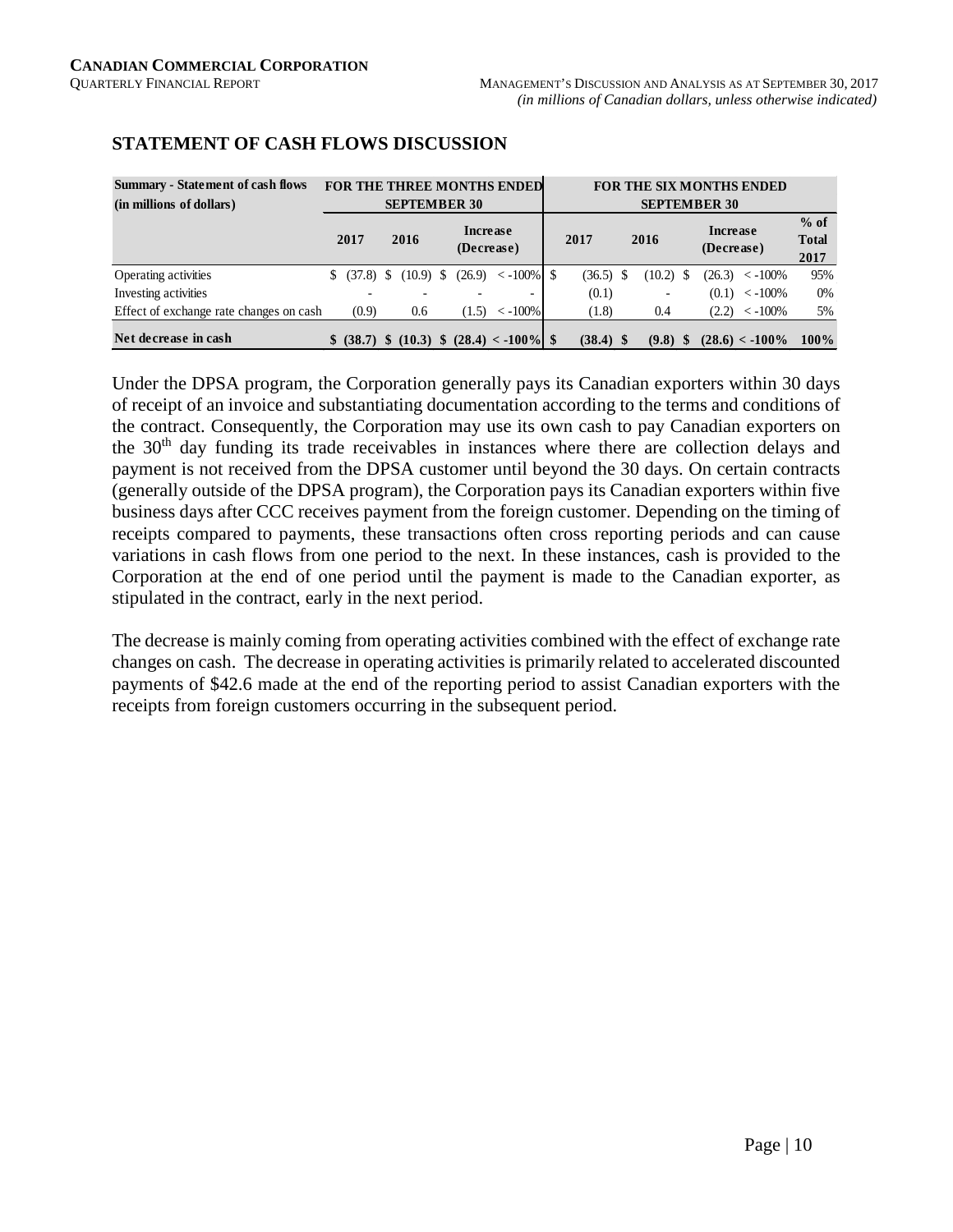#### **COMPARISON OF FINANCIAL RESULTS TO THE 2017-2018 TO 2021-2022 CORPORATE PLAN**

| <b>Statement of Comprehensive income</b>                                         |                  |    | FOR THE SIX MONTHS ENDED SEPTEMBER 30, 2017 |              |                 |                  |
|----------------------------------------------------------------------------------|------------------|----|---------------------------------------------|--------------|-----------------|------------------|
| (in millions of dollars)                                                         | <b>Actual</b>    |    | <b>Corporate Plan</b>                       |              | <b>Variance</b> | % Variance       |
| <b>Revenues</b>                                                                  |                  |    |                                             |              |                 |                  |
| Commercial trading transactions                                                  |                  |    |                                             |              |                 |                  |
| - prime contracts                                                                | \$<br>1,229.4    | -S | 1,614.1                                     | $\mathbb{S}$ | (384.7)         | $-24%$           |
| Less: cost of commercial trading transactions                                    |                  |    |                                             |              |                 |                  |
| - prime contracts                                                                | (1,229.4)        |    | (1,614.1)                                   |              | 384.7           | 24%              |
| Fees for service                                                                 | 11.3             |    | 14.6                                        |              | (3.3)           | $-23%$           |
| Other income                                                                     | 1.0              |    | 0.2                                         |              | 0.8             | >100%            |
| Finance income, net                                                              | 0.3              |    | 0.3                                         |              |                 |                  |
| Loss on foreign exchange                                                         | (0.2)            |    |                                             |              | (0.2)           | $-100%$          |
|                                                                                  | 12.4             |    | 15.1                                        |              | (2.7)           | $-18%$           |
| <b>Expenses</b>                                                                  |                  |    |                                             |              |                 |                  |
| Administrative expenses                                                          | 15.7             |    | 16.4                                        |              | (0.7)           | $-4\%$           |
| Contract remediation expenses                                                    |                  |    |                                             |              |                 |                  |
|                                                                                  | 15.7             |    | 16.4                                        |              | (0.7)           | $-4%$            |
| Sourcing services for support of international<br>government assistance programs |                  |    |                                             |              |                 |                  |
| Sourcing services transactions                                                   | 15.5             |    | 10.5                                        |              | 5.0             | 48%              |
| Less: cost of sourcing services transactions                                     | (15.5)           |    | (10.5)                                      |              | (5.0)           | $-48%$           |
|                                                                                  |                  |    |                                             |              |                 |                  |
| Net (profit) loss before Parliamentary appropriation                             | (3.3)            |    | (1.3)                                       |              | (2.0)           | $< -100%$        |
| Parliamentary appropriation                                                      |                  |    |                                             |              |                 |                  |
| Net profit (loss)                                                                | \$<br>$(3.3)$ \$ |    | $(1.3)$ \$                                  |              | (2.0)           | $\langle -100\%$ |

The Net profit (loss) variance of (\$2.0) compared to the Corporate Plan resulted from lower than budgeted levels of fees for service that were earned and recorded for the period ended September 30, 2017, partially offset by other income and by cost saving efficiencies.

The (\$384.7) variance related to commercial trading transactions was due to a lower level of ABP progress work than originally planned of \$419.9 offset partially by variances across all other business lines and programs of \$35.3.

Fees for service are earned as contract work is delivered or completed, and are largely commensurate with commercial trading transactions, leading to similar results. The (\$3.3) variance was due primarily to ABP fees for service earned on the progress work that were \$3.0 under budget as well as negative variances of \$0.3 in ICB and other GDS projects.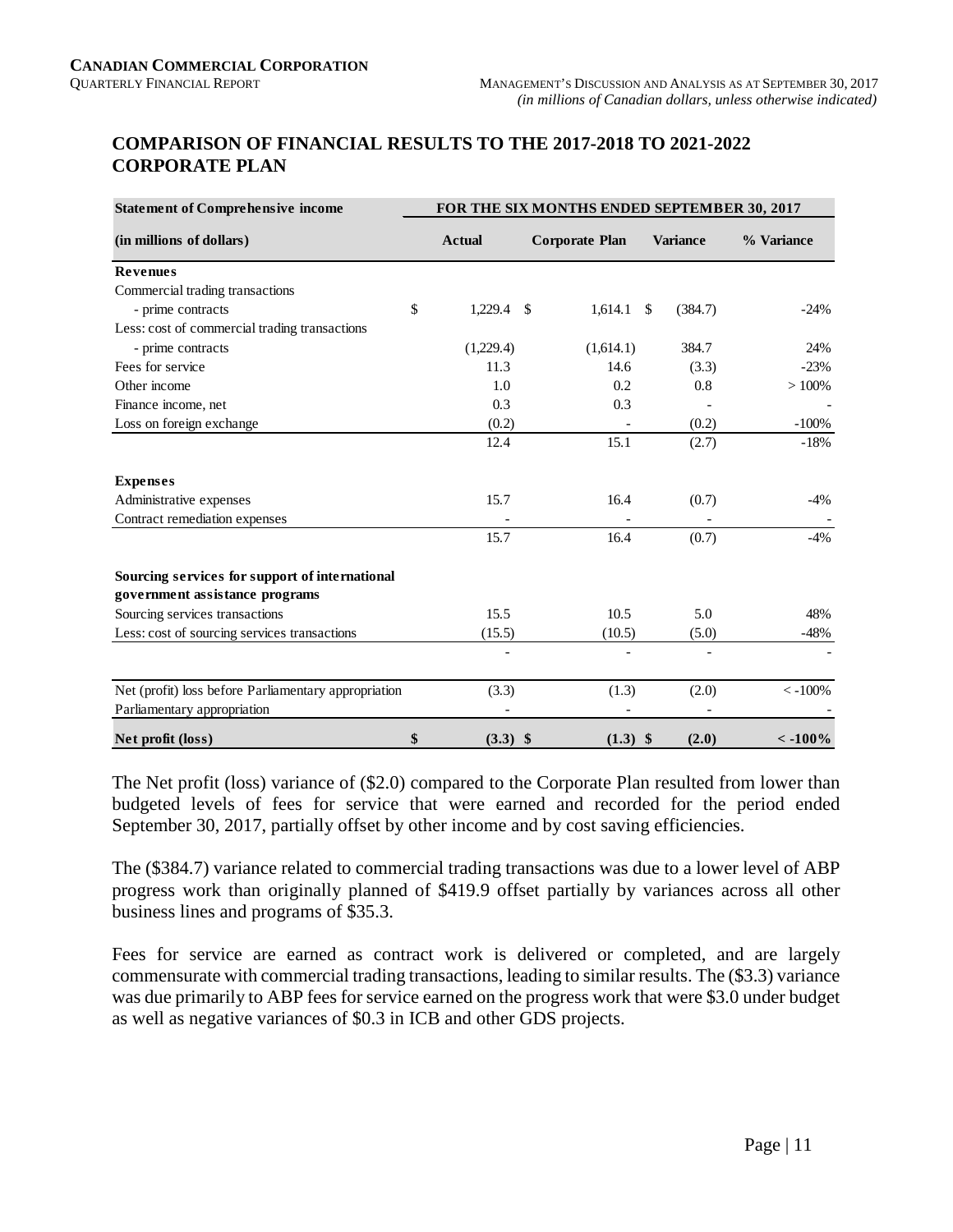The Corporation manages exchange gains and losses through monitoring and maintaining its exposed foreign currency balances at negligible levels and does not budget for gains or losses on foreign exchange. The Corporation's exposed U.S. currency balance of \$0.6 represents less than 0.02% of its U.S. denominated assets.

Administrative expenses are paid primarily in Canadian dollars and, as such, are not impacted by foreign exchange fluctuations. The variance of (\$0.7) related to administrative expenses resulted primarily from savings realized due to staff vacancies during the first half of the year.

#### **2017-2018 CORPORATE PLAN FORECAST**

| <b>Statement of comprehensive income</b> | <b>FOR YEAR ENDED MARCH 31, 2018</b> |          |  |                       |  |                 |            |  |  |
|------------------------------------------|--------------------------------------|----------|--|-----------------------|--|-----------------|------------|--|--|
| (in millions of dollars)                 |                                      | Forecast |  | <b>Corporate Plan</b> |  | <b>Variance</b> | % Variance |  |  |
| Revenues                                 |                                      | 24.8     |  | 32.6 \$               |  | (7.8)           | $-24%$     |  |  |
| Expenses                                 |                                      | (31.9)   |  | (32.6)                |  | 0.7             | 2%         |  |  |
| Net profit (loss)                        |                                      | (7.1)    |  | (0.0)                 |  | (7.1)           | $>100\%$   |  |  |

The planning objectives and assumptions used to forecast the Operating Budget for 2017-2018 are detailed and discussed in CCC's Corporate Plan 2017-2018 to 2021-2022.

CCC is forecasting an operating deficit of \$7.1 in 2017-2018 with net revenues of \$24.8.

In 2017-2018, net revenues are expected to be lower than the corporate plan by \$7.8 or 24%. The decrease is primarily attributable to lower fees for service recognized, related to lower than planned ABP progress work performed in 2017-18. This reduction is the reflection of timing changes to ABP delivery schedules, reducing fees for service in 2017-18, and increasing fees for service in future years.

Expenses are forecasted at \$31.9 in 2017-2018 compared to \$32.6 in the corporate plan, a decrease of \$0.7 or 2%. The decrease comes from targeted cost containment measures and savings due to staff vacancies. In 2017-2018, no contract remediation expenses are forecasted, due to CCC's proven risk and contract management practices.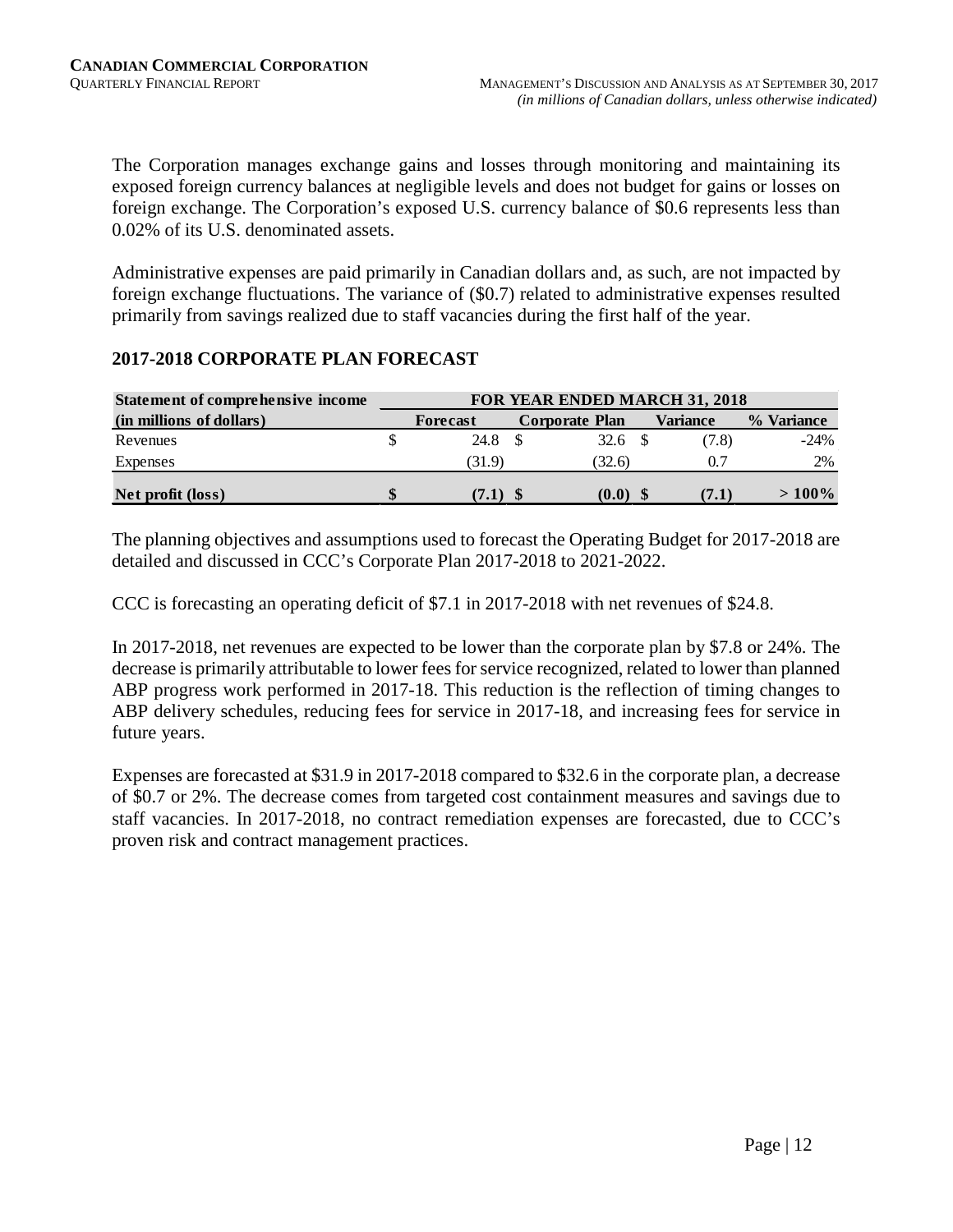#### **CCC'S COMMITMENT TO RISK MANAGEMENT**

CCC manages various risks as it undertakes to fulfill its mandate of promoting and facilitating international trade on behalf of Canadian exporters. The strategy for managing these risks is discussed in detail in the Corporation's fiscal 2016-2017 Annual Report and 2017-2018 Corporate Plan Summary.

During the period ended September 30, 2017, the sensitivity of CCC's financial forecasts to changes in assumptions related the timing of delivery schedules and fee generation on its key contracts was reflected.

Except for the one mentioned above, there are no other significant changes, new risks or uncertainties identified during the three and six month period ended September 30, 2017 as compared to those previously reported or discussed.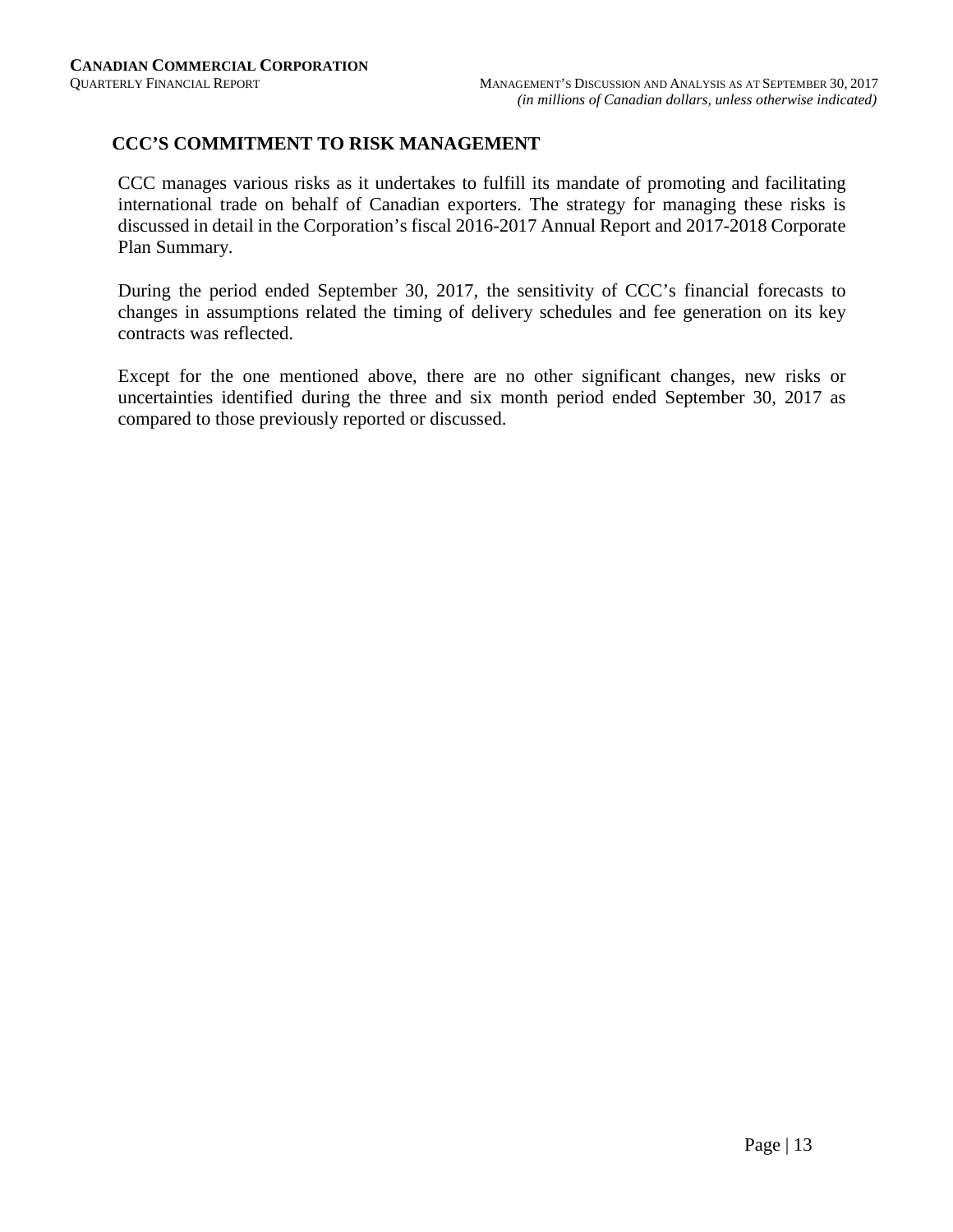#### **Management Responsibility for Financial Statements**

Management is responsible for the preparation and fair presentation of these quarterly financial statements in accordance with the Treasury Board of Canada Standard on Quarterly Financial Reports for Crown Corporations and for such internal controls as Management determines is necessary to enable the preparation of quarterly financial statements that are free from material misstatement. Management is also responsible for ensuring all other information in this quarterly financial report is consistent, where appropriate, with the quarterly financial statements. These quarterly financial statements have not been audited or reviewed by an external auditor.

Based on our knowledge, these unaudited quarterly financial statements present fairly, in all material respects, the financial position, results of operations and cash flows of the corporation, as at the date of and for the periods presented in the quarterly financial statements.

Wald-

Martin Zablocki Ernie Briard Chief Executive Officer Chief Financial Officer

Ottawa, Canada November 14, 2017

President and Vice-President, Corporate Services and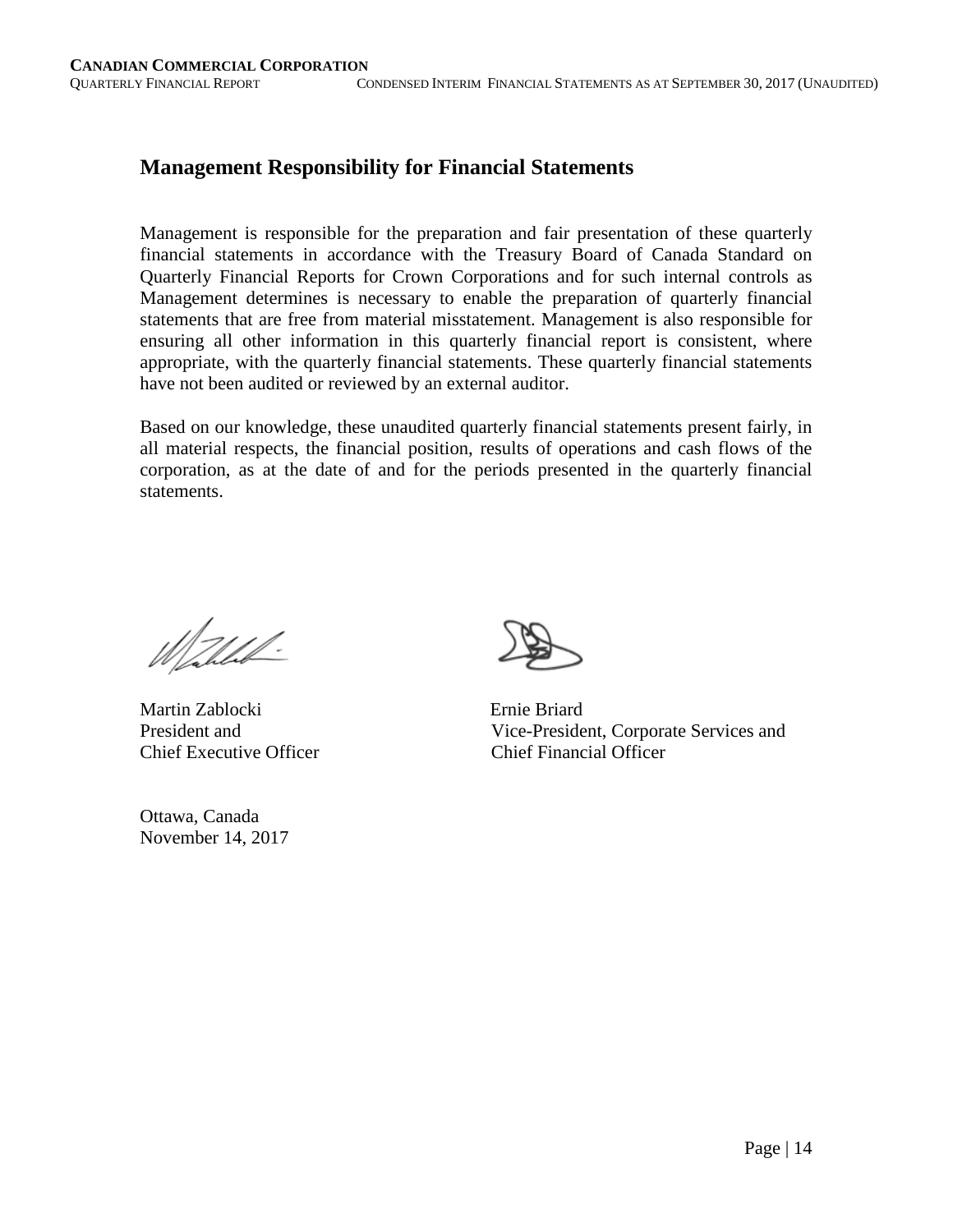#### Statement of Financial Position (Unaudited)

| As at (in thousands of Canadian dollars)               |    | September 30,<br>2017 | March 31,<br>2017 |           |  |
|--------------------------------------------------------|----|-----------------------|-------------------|-----------|--|
| <b>ASSETS</b>                                          |    |                       |                   |           |  |
| <b>Current assets</b>                                  |    |                       |                   |           |  |
| Cash (note 4)                                          | \$ | 38,060                | \$                | 76,430    |  |
| Trade receivables (notes 5 and 7)                      |    | 1,365,141             |                   | 741,193   |  |
| Advances to Canadian exporters (note 6)                |    | 136,592               |                   | 175,367   |  |
| Progress work by Canadian exporters (note 6)           |    | 5,218,471             |                   | 4,668,186 |  |
|                                                        |    | 6,758,264             |                   | 5,661,176 |  |
| <b>Non-current assets</b>                              |    |                       |                   |           |  |
| Property and equipment                                 |    | 3,321                 |                   | 3,432     |  |
|                                                        | \$ | 6,761,585             | \$                | 5,664,608 |  |
|                                                        |    |                       |                   |           |  |
| <b>LIABILITIES</b>                                     |    |                       |                   |           |  |
| <b>Current liabilities</b>                             |    |                       |                   |           |  |
| Trade payables and accrued liabilities (notes 5 and 7) | \$ | 1,357,262             | \$                | 760,346   |  |
| Advances from foreign customers (note 6)               |    | 154,581               |                   | 201,338   |  |
| Progress work for foreign customers (note 6)           |    | 5,218,471             |                   | 4,668,186 |  |
| Employee benefits                                      |    | 292                   |                   | 292       |  |
|                                                        |    | 6,730,606             |                   | 5,630,162 |  |
| <b>Non-current liabilities</b>                         |    |                       |                   |           |  |
| Deferred lease incentives                              |    | 3,753                 |                   | 3,886     |  |
| Employee benefits                                      |    | 1,646                 |                   | 1,646     |  |
|                                                        |    | 6,736,005             |                   | 5,635,694 |  |
| <b>SHAREHOLDER'S EQUITY</b>                            |    |                       |                   |           |  |
| Contributed surplus                                    |    | 10,000                |                   | 10,000    |  |
| Retained earnings                                      |    | 15,580                |                   | 18,914    |  |
|                                                        |    | 25,580                |                   | 28,914    |  |
|                                                        |    |                       |                   |           |  |
|                                                        | \$ | 6,761,585             | \$                | 5,664,608 |  |

Guarantees (note 14)

*The accompanying notes are an integral part of the financial statements.*

Authorized for issue on November 14, 2017

**Martin Zablocki Ernie Briard** Chief Executive Officer Chief Financial Officer

President and Vice-President, Corporate Services and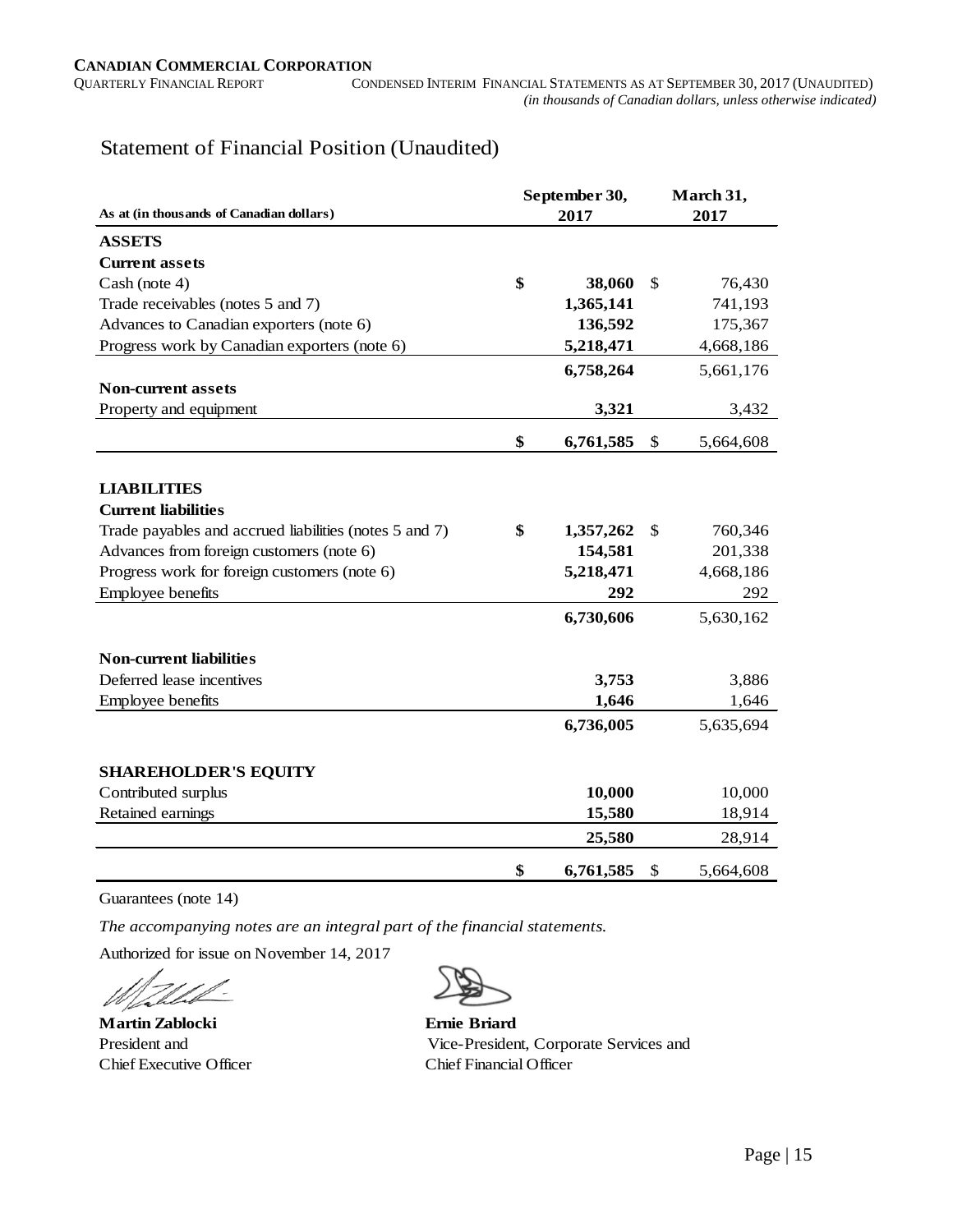|                                                                                                          | For the three months |                    | For the six months |                    |             |  |
|----------------------------------------------------------------------------------------------------------|----------------------|--------------------|--------------------|--------------------|-------------|--|
|                                                                                                          |                      | ended September 30 |                    | ended September 30 |             |  |
| (in thousands of Canadian dollars)                                                                       |                      | 2017               | 2016               | 2017               | 2016        |  |
| <b>REVENUES</b>                                                                                          |                      |                    |                    |                    |             |  |
| Commercial trading transactions                                                                          |                      |                    |                    |                    |             |  |
| - prime contracts (note 9)                                                                               | \$                   | 600,618            | \$611,003          | \$1,229,447        | \$1,193,376 |  |
| Less: cost of commercial trading transactions                                                            |                      |                    |                    |                    |             |  |
| - prime contracts                                                                                        |                      | (600, 618)         | (611,003)          | (1,229,447)        | (1,193,376) |  |
| Fees for service (note 9)                                                                                |                      | 5,210              | 5,139              | 11,214             | 10,738      |  |
| Other income (note 9)                                                                                    |                      | 602                | 331                | 1,010              | 444         |  |
| Finance income, net (note 10)                                                                            |                      | 164                | 106                | 323                | 212         |  |
| Gain (loss) on foreign exchange                                                                          |                      | (109)              | 30                 | (177)              | 17          |  |
|                                                                                                          |                      | 5,867              | 5,606              | 12,370             | 11,411      |  |
| <b>EXPENSES</b>                                                                                          |                      |                    |                    |                    |             |  |
| Administrative expenses (note 11)                                                                        |                      | 7,538              | 6,430              | 15,704             | 13,796      |  |
|                                                                                                          |                      | 7,538              | 6,430              | 15,704             | 13,796      |  |
| <b>SOURCING SERVICES FOR SUPPORT OF</b><br><b>INTERNATIONAL GOVERNMENT ASSISTANCE</b><br><b>PROGRAMS</b> |                      |                    |                    |                    |             |  |
| Sourcing services transactions (note 9)                                                                  |                      | 10,468             | 9,898              | 15,470             | 13,719      |  |
| Less: cost of sourcing services transactions                                                             |                      | (10, 468)          | (9,898)            | (15, 470)          | (13,719)    |  |
|                                                                                                          |                      |                    |                    |                    |             |  |
| Net loss before Parliamentary appropriation                                                              |                      | (1,671)            | (824)              | (3, 334)           | (2,385)     |  |
| Parliamentary appropriation (note 12)                                                                    |                      |                    | 877                | -                  | 1,755       |  |
| <b>NET PROFIT (LOSS)</b>                                                                                 | \$                   | $(1,671)$ \$       | 53                 | \$<br>$(3,334)$ \$ | (630)       |  |
|                                                                                                          |                      |                    |                    |                    |             |  |
| OTHER COMPREHENSIVE INCOME (LOSS)                                                                        |                      |                    |                    |                    |             |  |
| ITEMS THAT WILL NOT BE RECLASSIFIED TO NET PROFIT (LOSS)                                                 |                      |                    |                    |                    |             |  |
| Actuarial gain (loss) on                                                                                 |                      |                    |                    |                    |             |  |
| employee benefits obligation                                                                             |                      |                    |                    |                    |             |  |
| <b>TOTAL COMPREHENSIVE INCOME (LOSS)</b>                                                                 | \$                   | $(1,671)$ \$       | 53 \$              | $(3,334)$ \$       | (630)       |  |

## Statement of Comprehensive Income (Unaudited)

*The accompanying notes are an integral part of the financial statements.*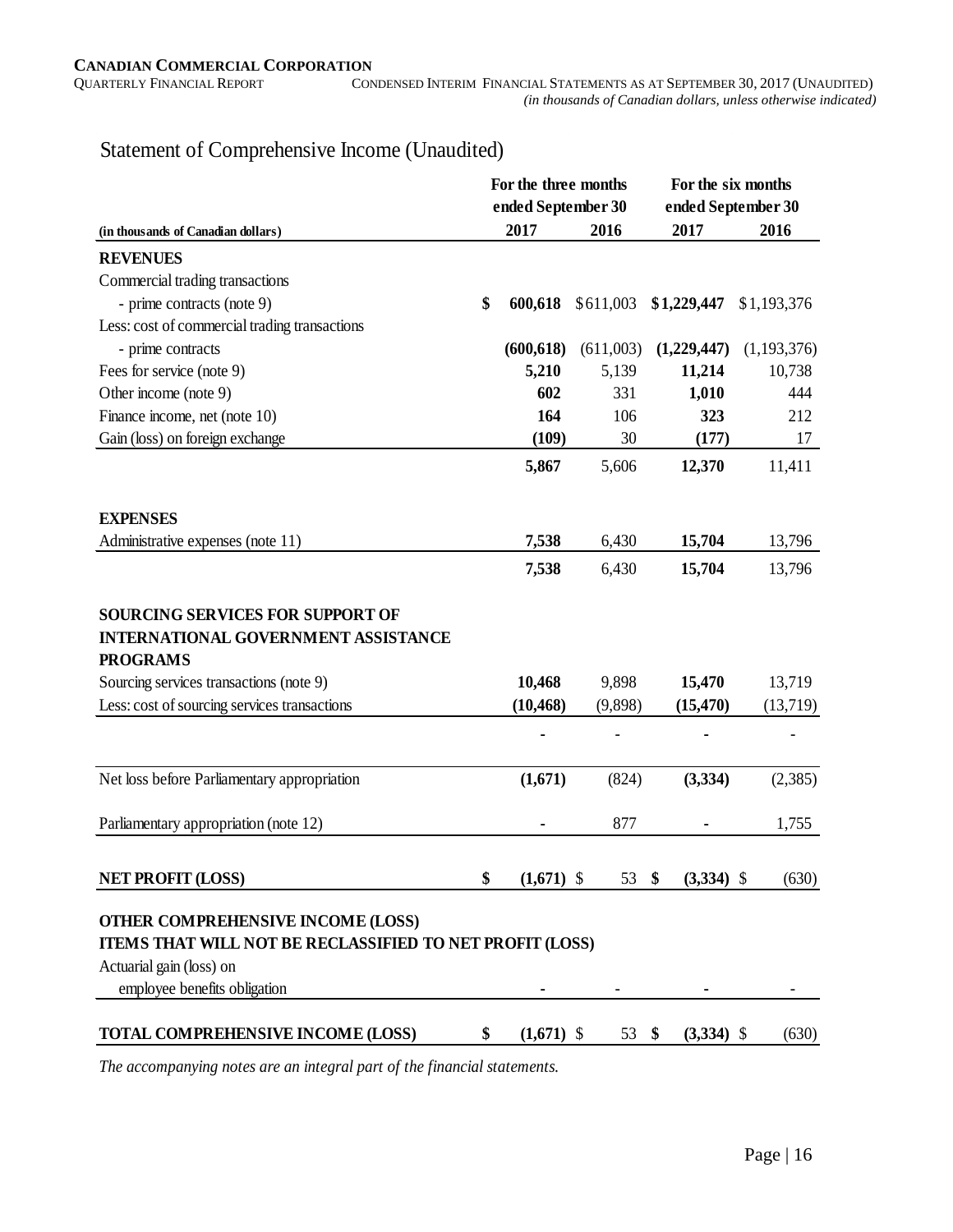### Statement of Changes in Equity (Unaudited)

| For the three and six months ended September 30, 2017 | <b>Contributed</b><br><b>Surplus</b> |        |    | <b>Retained</b> |                   |              |
|-------------------------------------------------------|--------------------------------------|--------|----|-----------------|-------------------|--------------|
| (in thousands of Canadian dollars)                    |                                      |        |    | <b>Earnings</b> |                   | <b>Total</b> |
| <b>BALANCE JUNE 30, 2017</b>                          | \$                                   | 10,000 |    | \$<br>17,251    | \$                | 27,251       |
| Net loss                                              |                                      |        |    | (1,671)         |                   | (1,671)      |
| <b>BALANCE SEPTEMBER 30, 2017</b>                     | \$                                   | 10,000 | \$ | 15,580          | \$                | 25,580       |
| <b>BALANCE MARCH 31, 2017</b>                         | \$                                   | 10,000 | \$ | 18,914          | \$                | 28,914       |
| Net loss                                              |                                      |        |    | (3,334)         |                   | (3,334)      |
| <b>BALANCE SEPTEMBER 30, 2017</b>                     | \$                                   | 10,000 | \$ | 15,580          | $\boldsymbol{\$}$ | 25,580       |

| For the three and six months ended September 30, 2016<br>(in thousands of Canadian dollars) | <b>Contributed</b><br><b>Surplus</b> |               | <b>Retained</b><br><b>Earnings</b> |               | <b>Total</b> |
|---------------------------------------------------------------------------------------------|--------------------------------------|---------------|------------------------------------|---------------|--------------|
| <b>BALANCE JUNE 30, 2016</b>                                                                | \$<br>10,000                         | \$            | 17,986                             | $\mathbb{S}$  | 27,986       |
| Net profit                                                                                  |                                      |               | 53                                 |               | 53           |
| <b>BALANCE SEPTEMBER 30, 2016</b>                                                           | \$<br>10,000                         | -S            | 18,039                             | $\mathcal{S}$ | 28,039       |
| <b>BALANCE MARCH 31, 2016</b>                                                               | \$<br>10,000                         | \$            | 18,669                             | $\mathbb{S}$  | 28,669       |
| Net loss                                                                                    |                                      |               | (630)                              |               | (630)        |
| <b>BALANCE SEPTEMBER 30, 2016</b>                                                           | \$<br>10,000                         | <sup>\$</sup> | 18,039                             | \$            | 28,039       |

*The accompanying notes are an integral part of the financial statements.*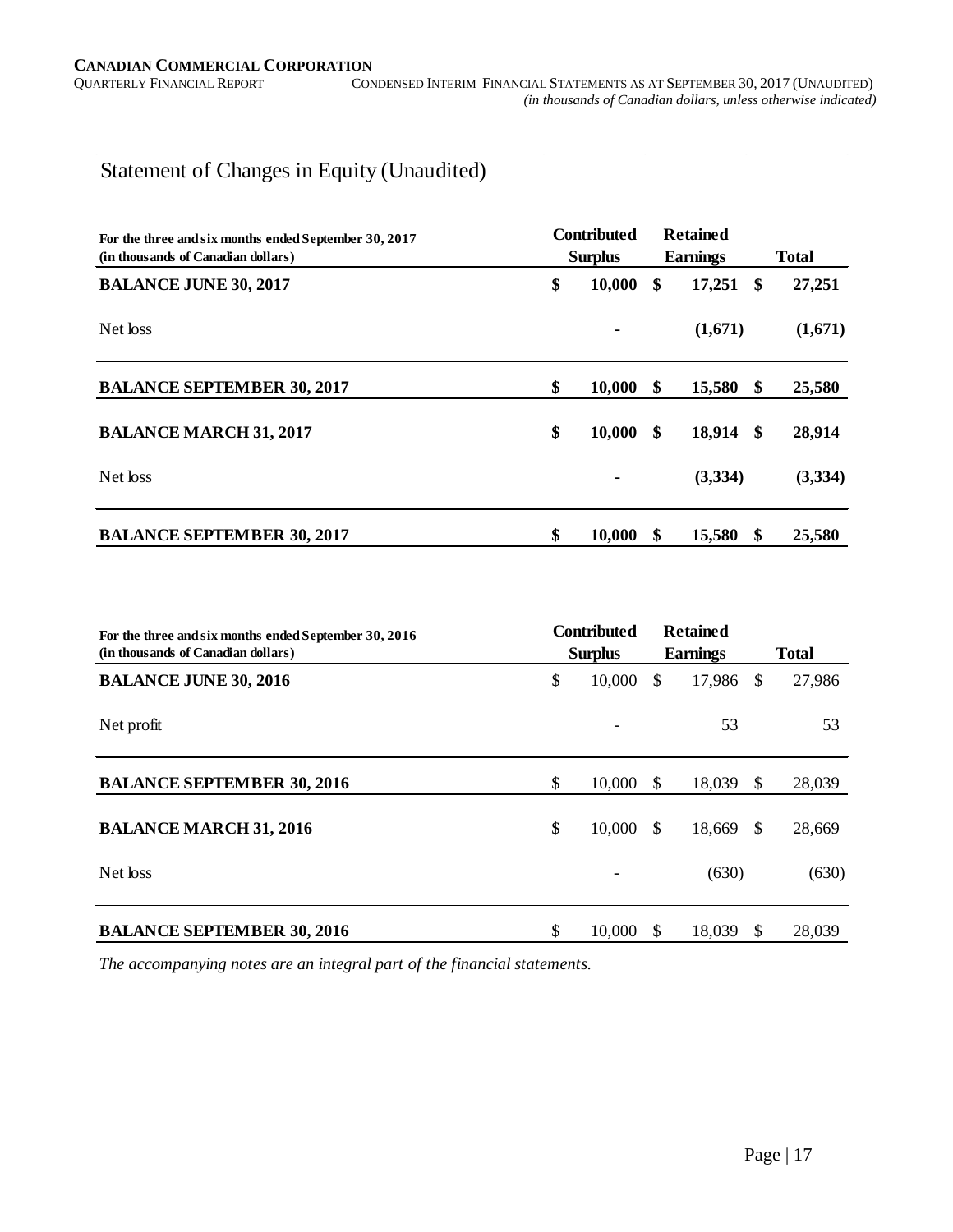### Statement of Cash Flows (Unaudited)

|                                                                        | For the three months |            | For the six months |              |  |  |  |  |
|------------------------------------------------------------------------|----------------------|------------|--------------------|--------------|--|--|--|--|
|                                                                        | ended September 30   |            | ended September 30 |              |  |  |  |  |
| (in thousands of Canadian dollars)                                     | 2017                 | 2016*      | 2017               | 2016*        |  |  |  |  |
| <b>OPERATING ACTIVITIES</b>                                            |                      |            |                    |              |  |  |  |  |
|                                                                        |                      |            |                    |              |  |  |  |  |
| Net profit (loss)                                                      | \$<br>$(1,671)$ \$   | 53         | \$<br>$(3,334)$ \$ | (630)        |  |  |  |  |
| Adjustments to determine net cash from (used in) operating activities: |                      |            |                    |              |  |  |  |  |
| Depreciation                                                           | 113                  | 101        | 221                | 202          |  |  |  |  |
| Employee benefit expense                                               | 50                   | 52         | 99                 | 103          |  |  |  |  |
| Employee benefit payments                                              | (99)                 |            | (99)               |              |  |  |  |  |
| Effect of exchange rate changes on cash                                | 952                  | (631)      | 1,795              | (420)        |  |  |  |  |
| Deferred lease incentives                                              | (67)                 | 306        | (133)              | 612          |  |  |  |  |
| Change in working capital from:                                        |                      |            |                    |              |  |  |  |  |
| Trade and other receivables                                            | (321,786)            | (328, 716) | (623, 948)         | (312, 732)   |  |  |  |  |
| Advances to Canadian exporters                                         | 9,798                | 3,131      | 38,775             | 337,001      |  |  |  |  |
| Trade payables and accrued liabilities                                 | 291,607              | 323,271    | 596,916            | 312,527      |  |  |  |  |
| Advances from foreign customers                                        | (16, 655)            | (8,533)    | (46, 757)          | (346, 888)   |  |  |  |  |
| Cash used by operating activities                                      | (37,758)             | (10,966)   | (36, 465)          | (10,225)     |  |  |  |  |
| <b>INVESTING ACTIVITIES</b>                                            |                      |            |                    |              |  |  |  |  |
| Acquisitions of property and equipment                                 | ٠                    | (14)       | (110)              | (14)         |  |  |  |  |
| Cash used in investing activities                                      |                      | (14)       | (110)              | (14)         |  |  |  |  |
| Effect of exchange rate changes on cash                                | (952)                | 631        | (1,795)            | 420          |  |  |  |  |
|                                                                        |                      |            |                    |              |  |  |  |  |
| Net decrease in cash                                                   | (38,710)             | (10, 349)  | (38,370)           | (9, 819)     |  |  |  |  |
| Cash at the beginning of period                                        | 76,770               | 86,200     | 76,430             | 85,670       |  |  |  |  |
| Cash at the end of period                                              | \$<br>38,060         | \$75,851   | 38,060<br>\$       | 75,851<br>\$ |  |  |  |  |

*The accompanying notes are an integral part of the financial statements.*

*\* Change made to the presentation of the comparative figures (Note 15)*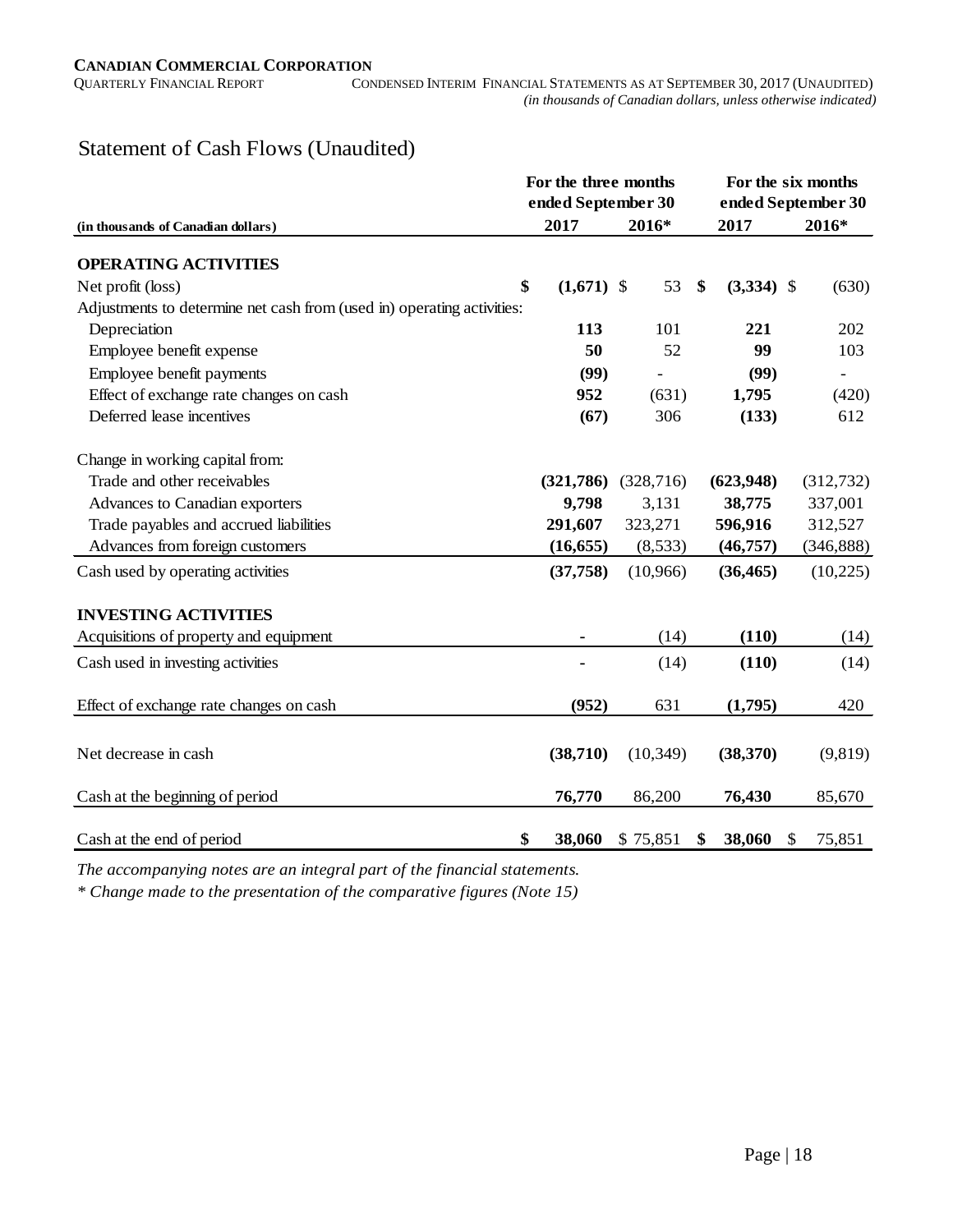## **Notes to Financial Statements**

#### **September 30, 2017**

#### **1. Nature, organization and funding**

The Canadian Commercial Corporation (the "Corporation") was established in 1946 by the *Canadian Commercial Corporation Act* (the "Act"), is wholly owned by the Government of Canada and is an agent Crown corporation listed in Part I of Schedule III of the *Financial Administration Act*. The Corporation is domiciled in Canada with a head office located at 350 Albert Street, Ottawa, Ontario. The Corporation operates primarily in Canada with representation in Asia and South America.

The Corporation acts as the prime contracting agency when foreign governments, international organizations, or foreign private sector buyers wish to purchase products and services from Canada through the Canadian Government. The Corporation enters into contracts with these foreign customers and into corresponding supply contracts with Canadian exporters. Additionally, the Corporation enters into sourcing services agreements to procure goods and services for international end use on behalf of Canadian and foreign governments.

The Corporation's operations are funded primarily by fees for service.

In September 2008, the Corporation, together with a number of other Crown corporations, was issued a directive (P.C. 2008-1598) pursuant to Section 89 of the *Financial Administration Act*, entitled *Order giving a direction to parent Crown corporations involved in commercial lending to give due consideration to the personal integrity of those they lend to or provide benefits to in accordance with Government's policy to improve the accountability and integrity of federal institutions*. The Corporation implemented the directive effective January 1, 2010.

In July 2015, the Corporation was issued a directive (P.C. 2015-1110) pursuant to section 89 of the *Financial Administration Act* to align its travel, hospitality, conference and event expenditure policies, guidelines and practices with Treasury Board policies, directives and related instruments on travel, hospitality, conference and event expenditures in a manner that is consistent with its legal obligations, and to report on the implementation of this directive in the Corporation's next corporate plan. The Corporation performed a detailed review of existing policies regarding travel, hospitality, conferences and events, as well as the approach to public disclosure of this information and completed the implementation of the directive in August 2016.

The Corporation is not subject to the provisions of the *Income Tax Act*.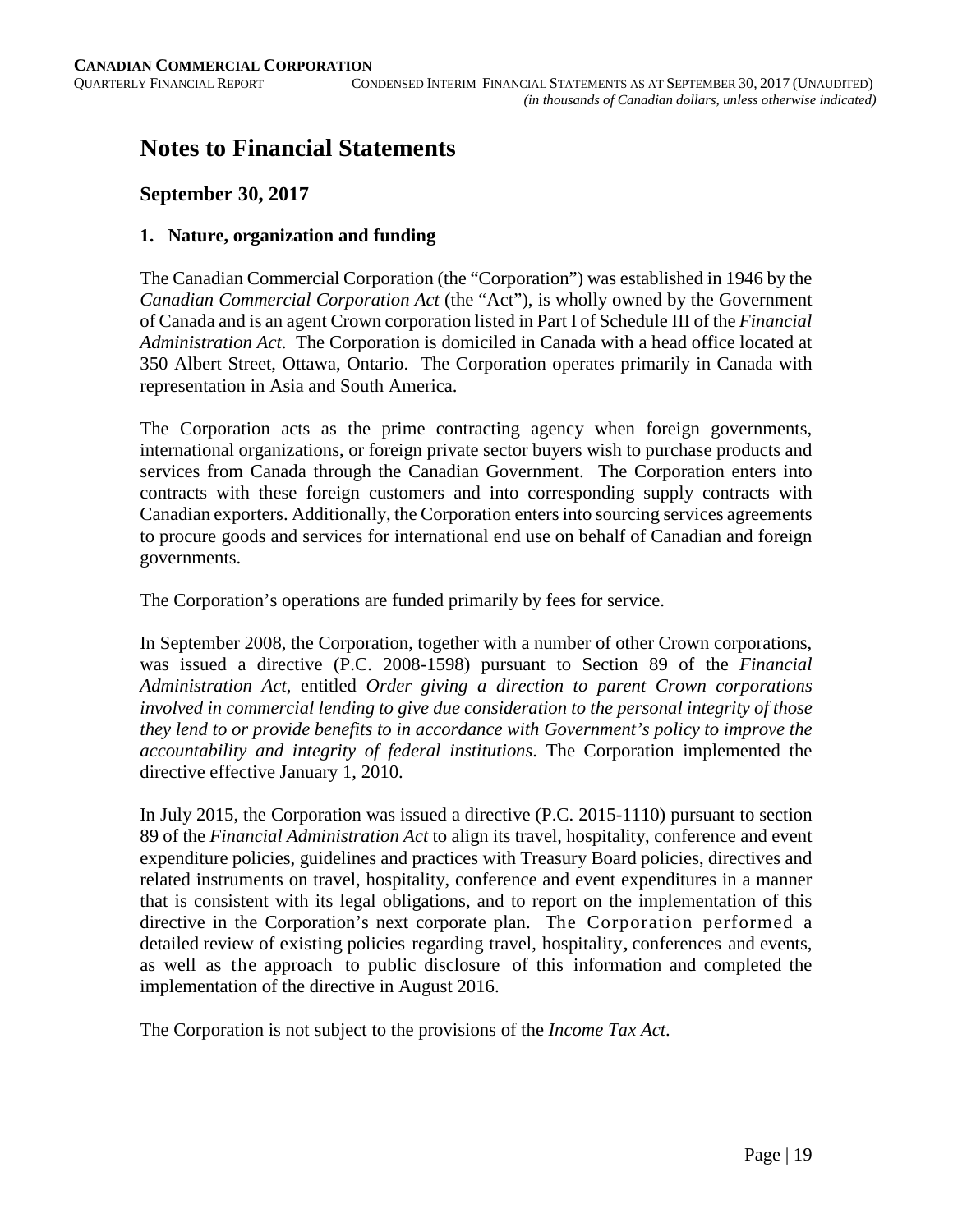#### **2. Basis of preparation**

#### *Compliance with International Financial Reporting Standards (IFRS)*

These condensed interim financial statements have been prepared in accordance with the Treasury Board of Canada *Standard on Quarterly Financial Reports for Crown Corporations* using the International Financial Reporting Standards ("IFRS") accounting policies adopted in the Corporation's audited annual financial statements as at and for the year ended March 31, 2017. These condensed interim financial statements do not include all of the information required for full annual financial statements and should be read in conjunction with the Corporation's Annual Report and audited financial statements for the year ended March 31, 2017.

#### *Basis of measurement*

The financial statements have been prepared on the historical cost basis, except for as permitted by IFRS and to the extent material, the following items:

- derivative financial instruments are measured at fair value through profit or loss
- accrued employee benefit liabilities for post-employment benefit plans are recognized at the present value of the defined benefit obligations

#### *Use of estimates and judgments*

The preparation of financial statements in accordance with IFRS requires management to make judgments, estimates and assumptions that affect the application of accounting policies, the reported amounts of assets and liabilities, the disclosure of contingent assets and liabilities at the date of the financial statements and the reported amounts of revenues and expenses during the year. Actual results could differ significantly from estimates resulting in significant differences in the related financial statement balances.

Estimates and underlying assumptions are reviewed on an ongoing basis and in detail as at the date of the financial statements. Any changes in estimates are reflected in the financial statements in the period in which they become known and in any future periods affected. Management has used estimates to determine the useful lives of property and equipment, to account for employee benefits liabilities, provisions, lease commitments and contingencies and used judgment in determining whether a provision for contract remediation expenses should be recognized or disclosed.

Information about areas where management has exercised judgment and made significant use of estimates and assumptions are included in Note 14 – Guarantees.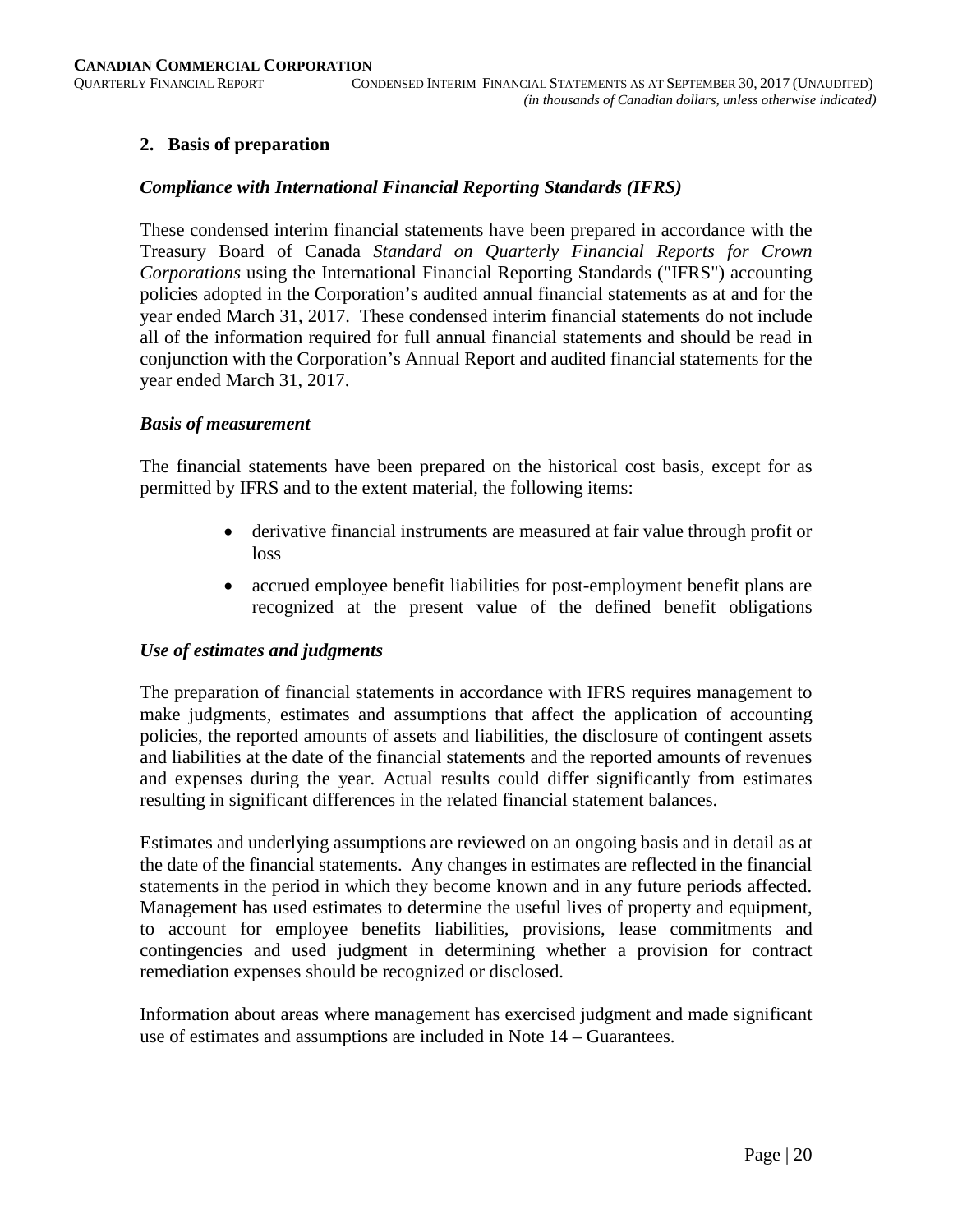#### *Functional and presentation currency*

The Corporation's functional and presentation currency is the Canadian dollar.

#### **3. Significant accounting policies**

The accounting policies applied in the preparation of these condensed interim financial statements are consistent with those disclosed in the Corporation's audited annual financial statements for the year ended March 31, 2017.

#### **4. Cash**

Cash included:

|                  | September 30, 2017 |          |         | <b>March 31, 2017</b> |               |         |  |
|------------------|--------------------|----------|---------|-----------------------|---------------|---------|--|
|                  | Original           | Canadian |         | Original              | Canadian      |         |  |
|                  | currency           |          | dollars | currency              |               | dollars |  |
| Canadian dollars | 36,916             | \$       | 36,916  | 51,277                | $\mathcal{S}$ | 51,277  |  |
| U.S. dollars     | 629                |          | 785     | 18,684                |               | 24,848  |  |
| Chinese renminbi | 1.914              |          | 359     | 1,574                 |               | 305     |  |
|                  |                    | \$       | 38,060  |                       | \$            | 76,430  |  |

Of the cash, \$23,722 (March 31, 2017 - \$32,084) represents advances and holdbacks received from foreign customers which will be remitted to Canadian exporters at later dates in accordance with contracts. Advances from foreign customers also include overpayments from foreign customers due to temporary timing differences in their liquidation methods and accounting for work performed. Where contracted, these funds may accrue interest to the credit of the Canadian exporter or foreign customer.

#### **5. Trade receivables and trade payables and accrued liabilities**

Trade receivables are based on normal international trade terms and are generally non-interest bearing. The Corporation's trade receivables consisted of the following:

|                     | September 30, |                |      | March 31, |
|---------------------|---------------|----------------|------|-----------|
|                     | 2017          |                |      | 2017      |
| Accrued receivables |               | 1,264,289      | - \$ | 657,900   |
| Trade receivables   |               | 100,852        |      | 83,293    |
|                     |               | $1,365,141$ \$ |      | 741,193   |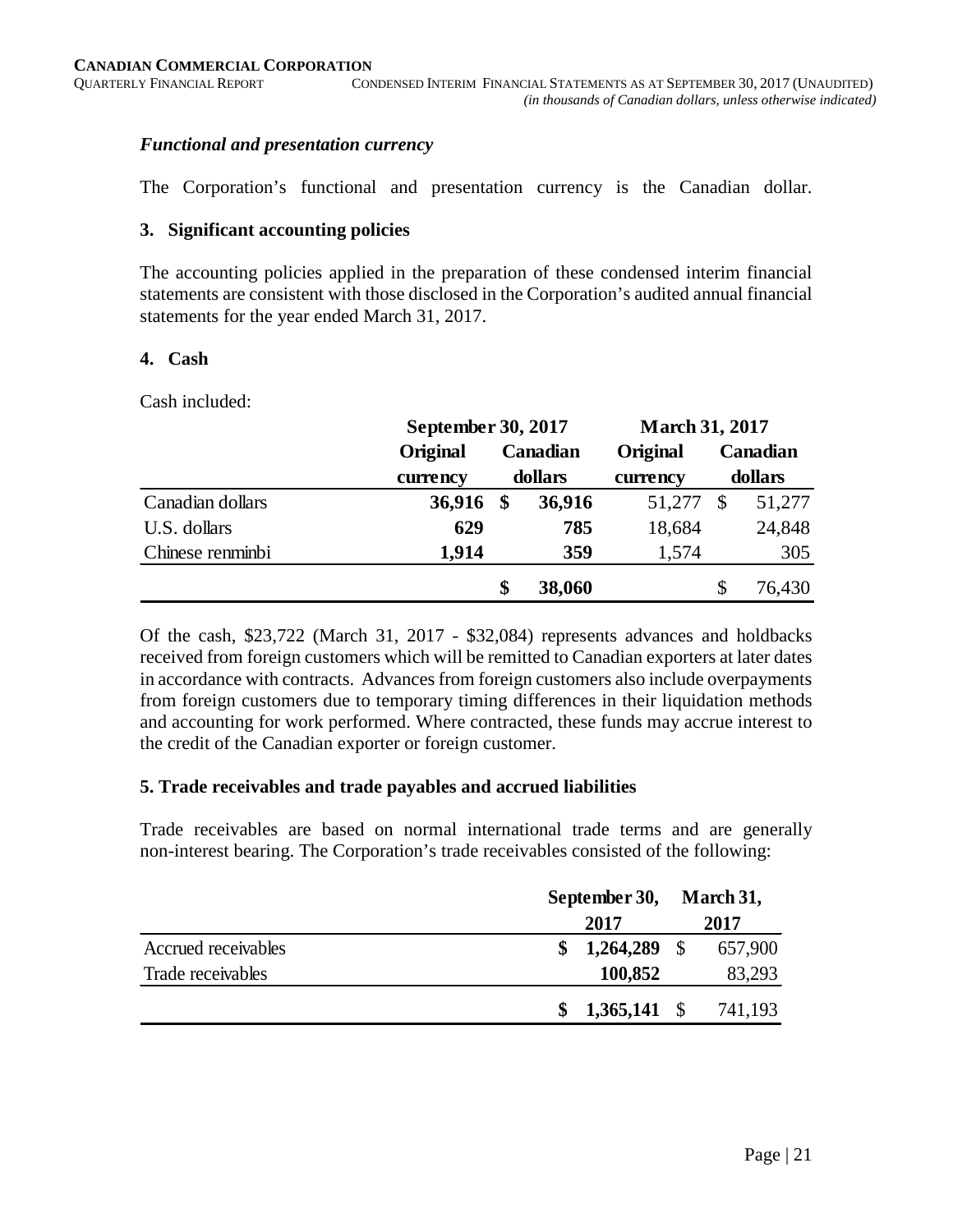|                  | September 30, 2017 |          |           | <b>March 31, 2017</b> |          |         |  |  |
|------------------|--------------------|----------|-----------|-----------------------|----------|---------|--|--|
|                  | Original           | Canadian |           | Original              | Canadian |         |  |  |
|                  | currency           |          | dollars   | currency              |          | dollars |  |  |
| U.S. dollars     | 1,086,646          |          | 1,355,835 | 548,567               |          | 729,540 |  |  |
| Canadian dollars | 9,306              |          | 9,306     | 11,639                |          | 11,639  |  |  |
| Chinese renminbi |                    |          | ۰         | 75                    |          | 14      |  |  |
|                  |                    |          | 1,365,141 |                       | \$.      | 741,193 |  |  |

The currency profile of the Corporation's trade receivables was as follows:

The Corporation's trade payables and accrued liabilities are due on normal trade terms and consisted of the following:

|                     | September 30,  |  |         |
|---------------------|----------------|--|---------|
|                     | 2017           |  | 2017    |
| Accrued liabilities | $1,268,113$ \$ |  | 667,053 |
| Trade payables      | 87,678         |  | 91,142  |
| Deferred revenues   | 1,471          |  | 2,151   |
|                     | $1,357,262$ \$ |  | 760,346 |

The currency profile of the Corporation's trade payables and accrued liabilities was as follows:

|                    | September 30, 2017 |                          | <b>March 31, 2017</b> |          |         |
|--------------------|--------------------|--------------------------|-----------------------|----------|---------|
|                    | Original           | Canadian                 | Original              | Canadian |         |
|                    | currency           | dollars                  | currency              |          | dollars |
| U.S. dollars       | 1,075,118          | \$<br>1,341,478          | 558,464               | \$       | 742,700 |
| Canadian dollars   | 15,756             | 15,756                   | 17,598                |          | 17,598  |
| Chinese renminbi   | 147                | 28                       | 146                   |          | 28      |
| Australian dollars |                    | $\overline{\phantom{0}}$ | 20                    |          | 20      |
|                    |                    | 1,357,262                |                       | \$       | 760,346 |

Credit, market and liquidity risks relating to trade receivables and to trade payables and accrued liabilities are disclosed in Note 7.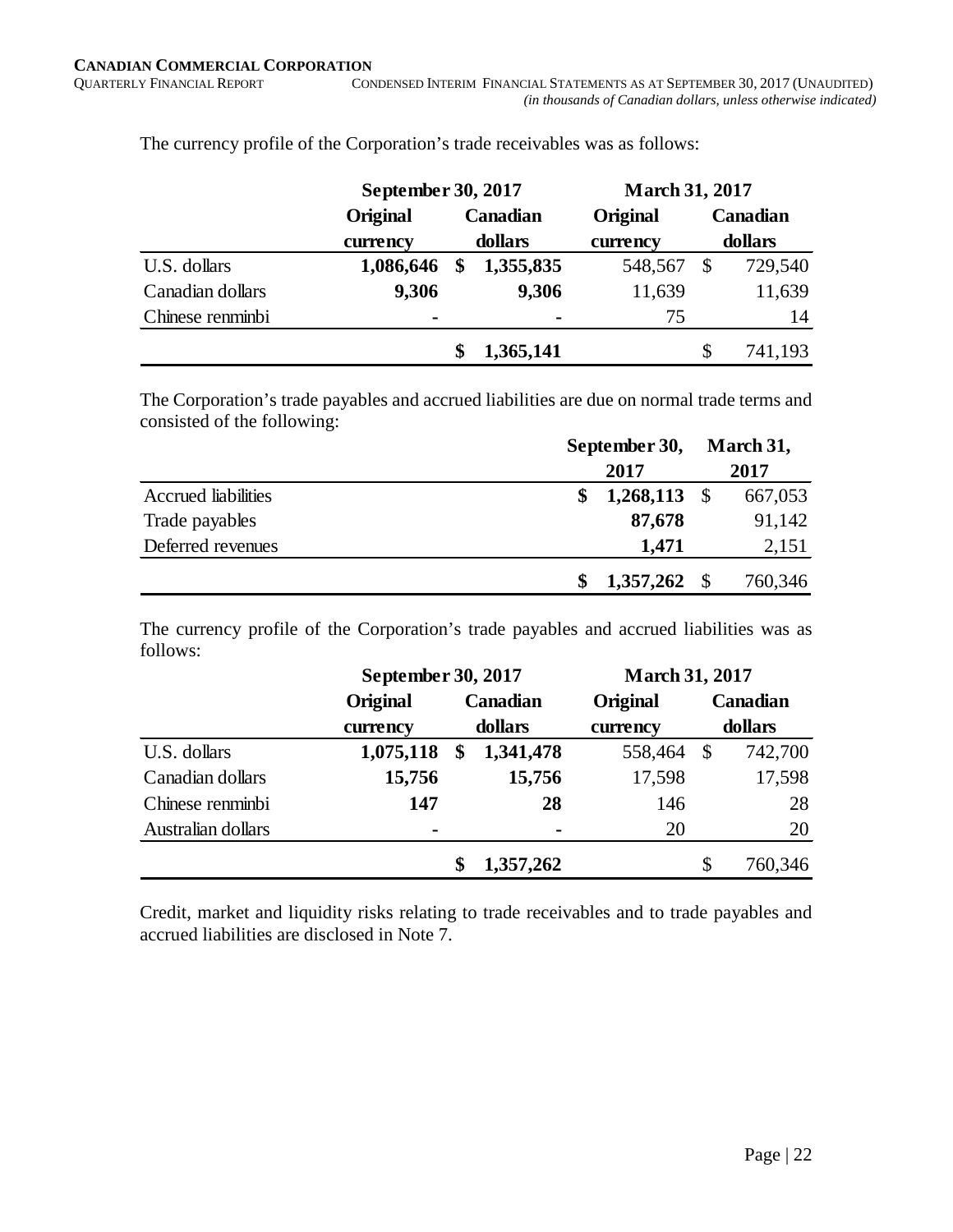#### **6. Advances from foreign customers, advances to Canadian exporters, Progress work by Canadian exporters and progress work for foreign customers**

Advances received from foreign customers in advance of work being performed and advances paid to Canadian exporters, in accordance with contract terms and conditions, are reduced as the work is performed or upon delivery and acceptance by the foreign customer in the normal course of business. During the six month ended September 30, 2017, the Corporation received \$15,119 in advances from foreign customers (March 31, 2017 - \$145,503). Conversely, \$2,422 advance payments were made to Canadian exporters (March 31, 2017 - \$68,852). The amounts of advances expected to be recognized into income and expense over the next twelve months are respectively \$71,441 and \$53,560 (March 31, 2017 - \$87,175 and \$61,204) with the remaining \$83,140 and \$83,032 (March 31, 2017 - \$114,163 and \$114,163) to be recognized in more than twelve months.

Given the back-to-back nature of CCC's contracting with foreign customers and Canadian exporters, the balances of progress work by Canadian exporters and progress work for foreign customers are reduced by amounts that are equal and opposite. The reductions expected due to deliveries over the next twelve months are \$1,353,345 (March 31, 2017 - \$578,561) with the remaining \$3,865,126 (March 31, 2017 - \$4,089,625) to be delivered in more than twelve months.

#### **7. Risk management and financial instruments**

As described in the Corporation's Annual Report and audited financial statements for the year ended March 31, 2017, the Corporation is exposed to credit risk, market risk and liquidity risk as a result of holding financial instruments.

The following is a description of the most significant risks associated with financial instruments and how the Corporation manages its risk exposure:

#### **(a) Credit risk**

Credit risk is the risk that one party to a financial instrument will cause a financial loss for the other party by failing to discharge an obligation and arises principally from the Corporation's cash and trade receivables from customers. The carrying amount of financial assets recorded in the financial statements represents the maximum exposure to credit risk.

#### *Trade receivables*

The Corporation generally passes credit risk related to trade receivables from export transactions through to Canadian exporters. This is achieved through a back-to-back payment mechanism whereby exporters are paid when the Corporation has received the related payment from the foreign customers. Where a foreign customer is rated AAA by recognized rating agencies, CCC may agree to pay the Canadian exporter in advance of receiving the foreign customer's payment, thereby creating a credit exposure. With the AAA rating, the credit risk is deemed mitigated and acceptable. During the six months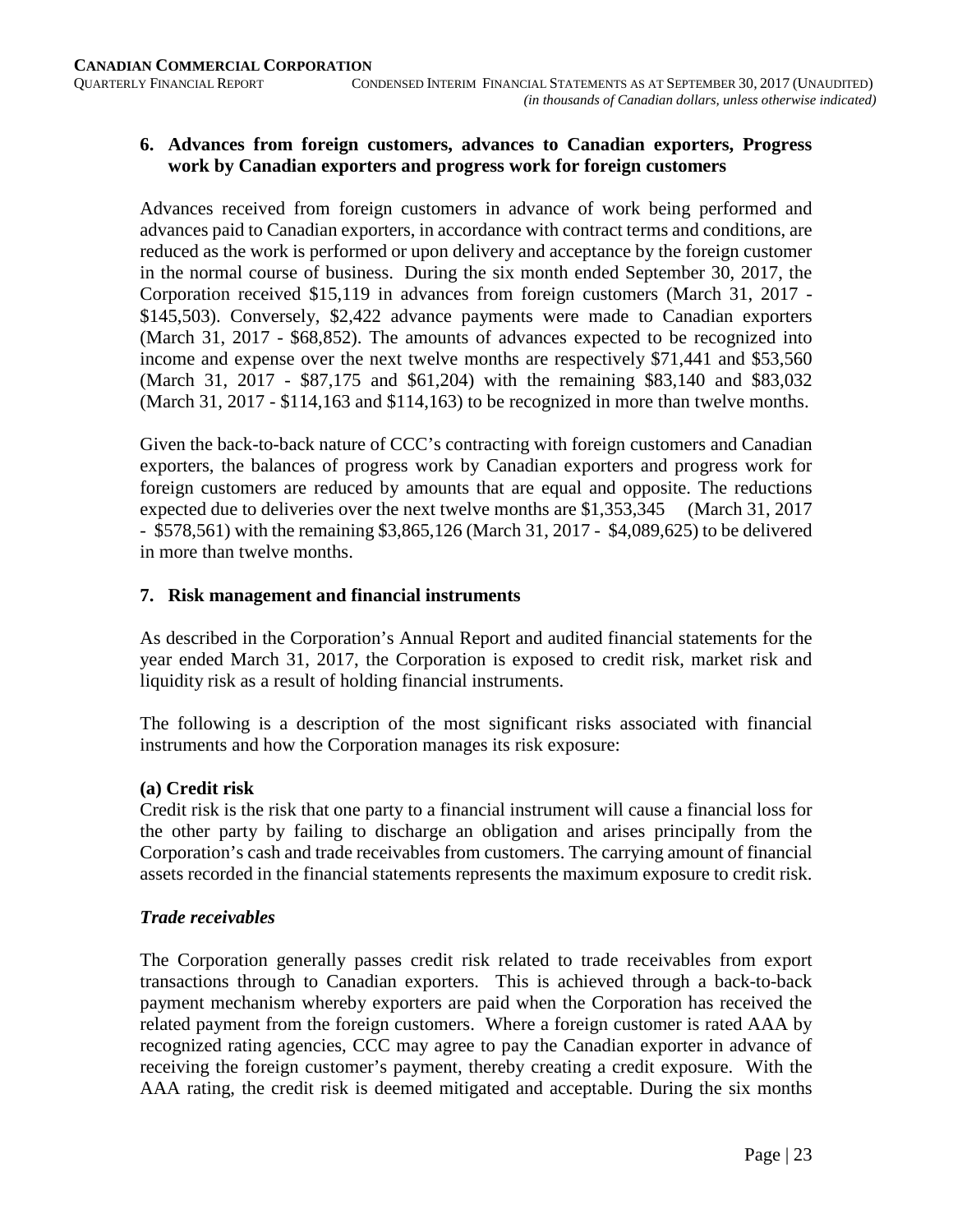ended September 30, 2017, 5% (March 31, 2017 - 6%) of the Corporation's trade receivables were from AAA credit rated customers.

The maximum exposure to credit risk for trade receivables by geographic region was as follows:

|                               | September 30, |           |               | March 31,      |
|-------------------------------|---------------|-----------|---------------|----------------|
|                               |               | 2017      |               | 2017           |
| Asia *                        | \$            | 1,272,695 | \$            | 670,223        |
| <b>United States</b>          |               | 67,373    |               | 46,363         |
| Africa                        |               | 12,319    |               | 7,915          |
| Central America and Caribbean |               | 6,609     |               | 12,150         |
| South America                 |               | 2,646     |               | 2,768          |
| Canada                        |               | 1,834     |               | 1,744          |
| Europe                        |               | 1,665     |               | $\overline{4}$ |
| Australia                     |               |           |               | 26             |
|                               | \$            | 1,365,141 | $\mathcal{S}$ | 741,193        |

\* Includes Middle East

The maturity profile of the Corporation's trade receivables was as follows:

|                       | September 30, March 31, |         |
|-----------------------|-------------------------|---------|
|                       | 2017                    | 2017    |
| $<$ 1 year            | $$1,364,291$ \\$        | 741,164 |
| $> 1$ and $<$ 3 years | 850                     | 29      |
|                       | $1,365,141$ \$          | 741,193 |

Trade receivables are considered past due when the payor has failed to make the payment by the contractual due date. The aging profile of the Corporation's past due trade receivables was as follows:

|                              | September 30,<br>2017 |        | March 31,<br>2017 |  |
|------------------------------|-----------------------|--------|-------------------|--|
| $<$ 30 days                  | \$                    | 9,207  | 3,718<br>-S       |  |
| $>$ 30 days and $<$ 180 days |                       | 11,499 | 2,928             |  |
| $> 180$ days                 |                       | 2,390  | 1,560             |  |
|                              | S                     | 23,096 | 8,206             |  |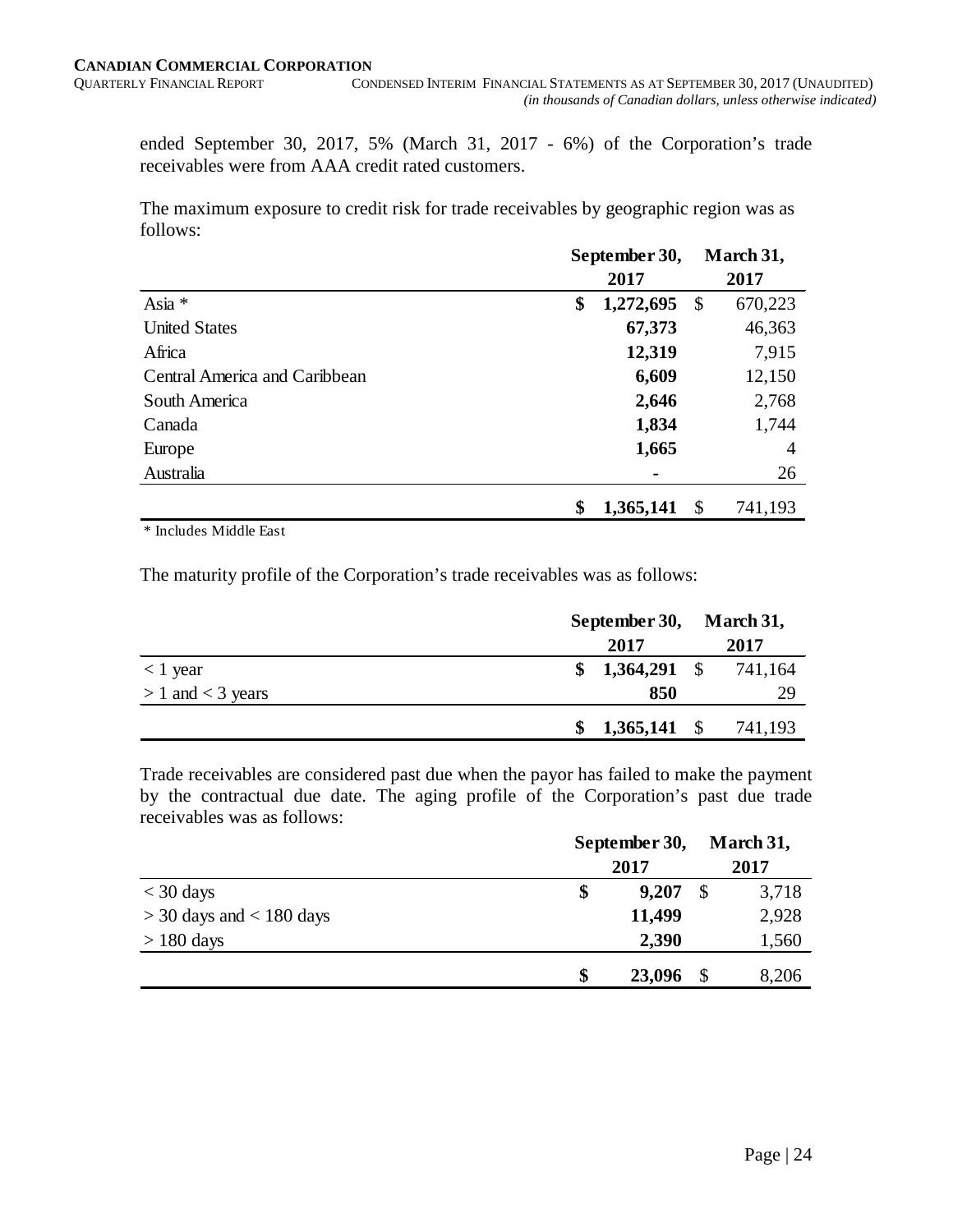#### *Collateral*

The profile of the Corporation's total collateral held with respect to its contractual obligations in the unlikely event of contractual non-performance by Canadian companies was as follows:

|                   | September 30, March 31,    |       |  |
|-------------------|----------------------------|-------|--|
|                   | 2017                       | 2017  |  |
| Holdbacks         | 5,733 \$                   | 6,113 |  |
| Parent guarantees | $$17,275,981 \$18,483,325$ |       |  |
| Other             | $7,108$ \$                 | 9,764 |  |

The above amounts approximate the fair values of collateral held.

#### **(b) Market risk**

Market risk is the risk that the fair value or future cash flows of a financial instrument will fluctuate because of changes in market rates. Market risk comprises three types of risk: currency risk, interest rate risk and other price risk. The Corporation is not exposed to significant currency risk, interest rate risk or other price risk. The Corporation has no significant derivatives or embedded derivatives that require recognition as an asset or liability on the Statement of Financial Position.

#### **(c) Liquidity risk**

Liquidity risk is the risk that an entity will encounter difficulty in meeting obligations associated with financial liabilities that are settled by delivering cash or another financial asset.

Liquidity risk is minimized through compliance with the Corporation's investment policy whereby cash is invested in highly liquid demand deposits with a reputable financial institution in order to meet financial obligations on a timely basis.

With respect to outstanding contractual obligations to foreign customers, the Corporation has contractual recourse that consists of, in all material respects, back-to-back contractual obligations against Canadian exporters in the same amount. Under contract terms, payments to exporters usually are not made in advance of receipt of payment from foreign customers. In addition, in order to further mitigate its overall liquidity risk exposure, depending upon the results of its due diligence, the Corporation may supplement this recourse by requiring commercial securities including holdbacks, bank guarantees, surety bonds, parent guarantees, insurance assignments, property liens, personal guarantees and shareholder cash held in trust with the Corporation.

The *Canadian Commercial Corporation Act* permits the Corporation to borrow from the Consolidated Revenue Fund or enter into other credit arrangements or indemnities from other sources for an amount not to exceed \$90.0 million.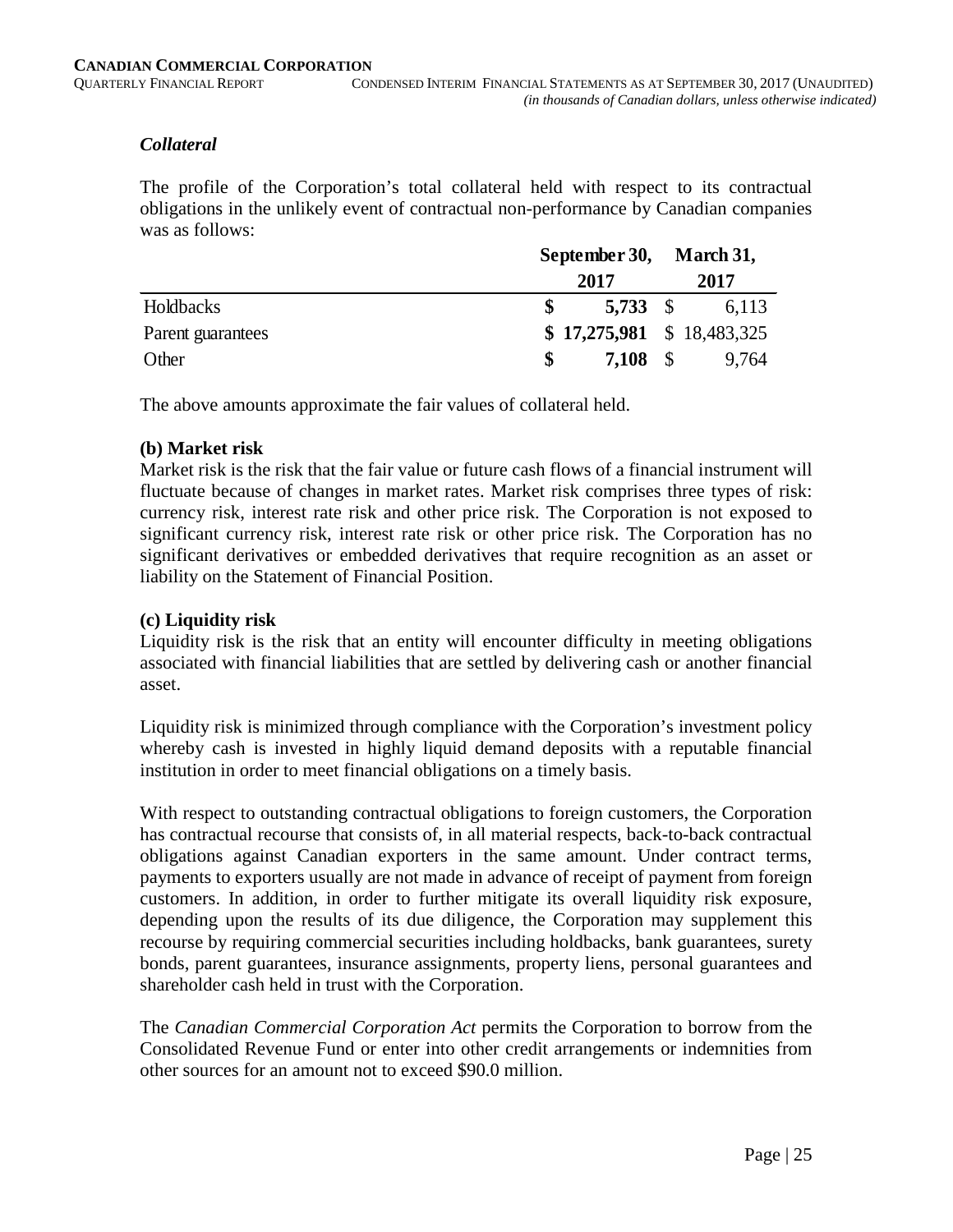As at September 30, 2017, the Corporation has a revolving credit facility providing access to funds in the amount of \$40.0 million (March 31, 2017 - \$40.0 million) Canadian or its U.S. dollar equivalent. Indebtedness under this agreement is unsecured and this credit facility has no expiry date. As at September 30, 2017, there were no draws on this line of credit (March 31, 2017 – nil).

In addition, the Corporation enters into credit arrangements up to a maximum of \$70.0 million as at September 30, 2017 (March 31, 2017 – \$70.0 million) where transactions are fully insured by a related Crown Corporation with a Moody's credit rating of AAA, thereby mitigating all liquidity risk related to the Cuba contracting program.

#### *Trade payables and accrued liabilities*

Trade payables and accrued liabilities are due on normal trade terms. The maturity profile of the Corporation's trade payables and accrued liabilities was as follows:

|            | September 30,         | March 31, |
|------------|-----------------------|-----------|
|            | 2017                  | 2017      |
| $< 1$ year | 1,357,262             | 760,346   |
|            | $1,357,262$ \$<br>SS. | 760,346   |

No onerous contracts have been identified as at September 30, 2017 and March 31, 2017.

#### **8. Capital management**

The Corporation's objective with respect to capital is to preserve and strengthen its capital base through prudent risk management. This, coupled with the implementation of strategies to optimize operating surpluses ensures that capital is available to facilitate investments in people and processes and to mitigate any potential losses related to operational, performance and credit risk.

Key strategies used by the Corporation to manage its capital base include: minimizing contract remediation expenses; balancing smart growth with operating expenses; minimizing foreign exchange exposure; optimizing interest income. The Corporation may be required to return to the Government of Canada any part of capital deemed to be in excess of the amount required for the purposes for which the Corporation was constituted.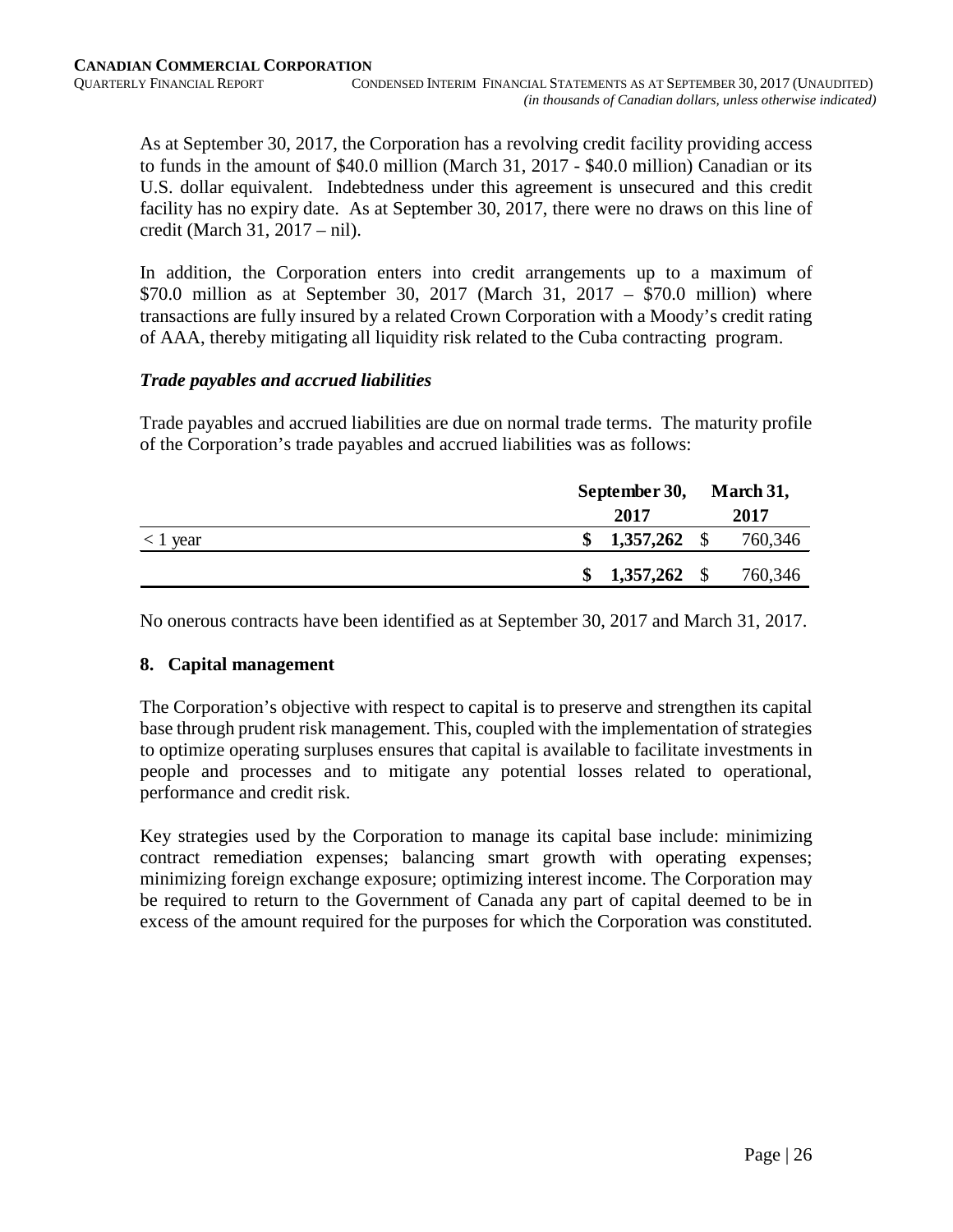The Corporation's breakdown of supply of capital is as follows:

|                     | September 30, |        |    | March 31, |
|---------------------|---------------|--------|----|-----------|
|                     |               | 2017   |    | 2017      |
| Contributed surplus | \$            | 10,000 |    | 10,000    |
| Retained earnings   |               | 15,580 |    | 18,914    |
|                     | \$            | 25,580 | \$ | 28,914    |

#### **9. Commercial trading transactions, fees for service, other income and sourcing services transactions**

The Corporation facilitates sales of Canadian goods to foreign customers including governments, international agencies and other buyers and receives revenues from commercial trading transactions related to prime contracts, fees for service and other income. The Corporation also engages in transactions related to sourcing services for support of international programs.

The profile by geographic region is as follows:

|                      | For the three months ended September 30 |                                    |    |                 |    |              |      |         |                        |                 |    |              |  |
|----------------------|-----------------------------------------|------------------------------------|----|-----------------|----|--------------|------|---------|------------------------|-----------------|----|--------------|--|
|                      |                                         |                                    |    | 2017            |    |              | 2016 |         |                        |                 |    |              |  |
|                      |                                         |                                    |    | <b>Sourcing</b> |    |              |      |         |                        | <b>Sourcing</b> |    |              |  |
|                      |                                         |                                    |    | services        |    |              |      |         |                        | services        |    |              |  |
|                      |                                         | Revenues <sup>*</sup> transactions |    |                 |    | <b>Total</b> |      |         | Revenues* transactions |                 |    | <b>Total</b> |  |
| Asia **              | \$                                      | 321,569                            | \$ | 4,732           | \$ | 326,301      | \$   | 373,541 | \$                     | 4,645           | \$ | 378,186      |  |
| <b>United States</b> |                                         | 196,510                            |    | 1               |    | 196,511      |      | 149,551 |                        |                 |    | 149,551      |  |
| Central America      |                                         |                                    |    |                 |    |              |      |         |                        |                 |    |              |  |
| and Caribbean        |                                         | 81,798                             |    | 785             |    | 82,583       |      | 69,512  |                        |                 |    | 69,512       |  |
| Africa               |                                         | 3,613                              |    | 338             |    | 3,951        |      | 21      |                        | 79              |    | 100          |  |
| South America        |                                         | 278                                |    | ۰               |    | 278          |      | 22,002  |                        | 566             |    | 22,568       |  |
| Canada               |                                         | 507                                |    | 4,612           |    | 5,119        |      | 417     |                        | 1,120           |    | 1,537        |  |
| Europe               |                                         | 2,131                              |    | ۰               |    | 2,131        |      | 1,195   |                        | 3,488           |    | 4,683        |  |
| Australia            |                                         | 24                                 |    | ۰               |    | 24           |      | 234     |                        |                 |    | 234          |  |
|                      | \$                                      | 606,430                            | \$ | 10,468          | \$ | 616,898      | S    | 616,473 | $\mathbb{S}$           | 9,898           | S  | 626,371      |  |

\* Revenues include revenue related to Commercial Trading Transactions, Fees for Service and Other Income.

\*\* Includes Middle East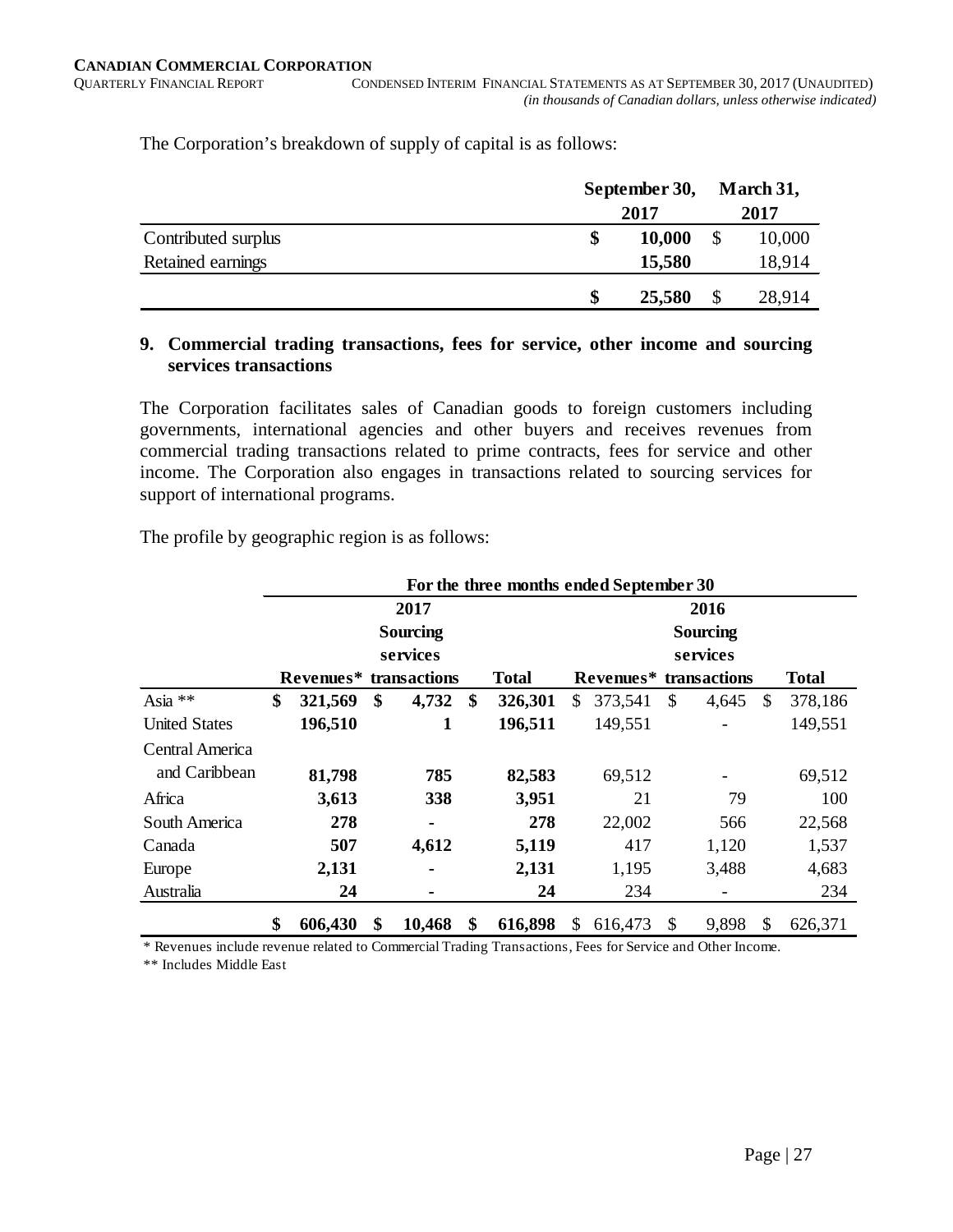## **CANADIAN COMMERCIAL CORPORATION**

CONDENSED INTERIM FINANCIAL STATEMENTS AS AT SEPTEMBER 30, 2017 (UNAUDITED) *(in thousands of Canadian dollars, unless otherwise indicated)*

|                      | For the six months ended September 30 |                        |    |                 |    |              |                 |              |              |               |             |  |  |
|----------------------|---------------------------------------|------------------------|----|-----------------|----|--------------|-----------------|--------------|--------------|---------------|-------------|--|--|
|                      |                                       |                        |    | 2017            |    | 2016         |                 |              |              |               |             |  |  |
|                      |                                       |                        |    | <b>Sourcing</b> |    |              | <b>Sourcing</b> |              |              |               |             |  |  |
|                      |                                       |                        |    | services        |    |              | services        |              |              |               |             |  |  |
|                      |                                       | Revenues* transactions |    |                 |    | <b>Total</b> | Revenues*       |              | <b>Total</b> |               |             |  |  |
| Asia **              | \$                                    | 646,736                | \$ | 5,590           | \$ | 652,326      | 711,883<br>\$   | $\mathbb{S}$ | 5,768        | $\mathcal{S}$ | 717,651     |  |  |
| <b>United States</b> |                                       | 367,162                |    | 1               |    | 367,163      | 300,041         |              |              |               | 300,041     |  |  |
| Central America      |                                       |                        |    |                 |    |              |                 |              |              |               |             |  |  |
| and Caribbean        |                                       | 201,185                |    | 785             |    | 201,970      | 150,371         |              | 174          |               | 150,545     |  |  |
| Africa               |                                       | 11,145                 |    | 1,732           |    | 12,877       | 35              |              | 79           |               | 114         |  |  |
| South America        |                                       | 10,477                 |    | ۰               |    | 10,477       | 37,335          |              | 694          |               | 38,029      |  |  |
| Canada               |                                       | 1,265                  |    | 7,353           |    | 8,618        | 898             |              | 1,226        |               | 2,124       |  |  |
| Europe               |                                       | 3,604                  |    | 9               |    | 3,613        | 1,331           |              | 5,778        |               | 7,109       |  |  |
| Australia            |                                       | 97                     |    |                 |    | 97           | 2,664           |              |              |               | 2,664       |  |  |
|                      |                                       | \$1,241,671            | \$ | 15,470          |    | \$1,257,141  | \$1,204,558     | \$           | 13,719       |               | \$1,218,277 |  |  |

\* Revenues include revenue related to Commercial Trading Transactions, Fees for Service and Other Income.

\*\* Includes Middle East

#### **10. Finance income, net**

The Corporation has recorded finance income and cost in relation to the following financial instruments:

|                                                | For the three months For the six months |      |  | ended September 30 ended September 30 |  |                      |  |      |
|------------------------------------------------|-----------------------------------------|------|--|---------------------------------------|--|----------------------|--|------|
|                                                |                                         | 2017 |  | 2016                                  |  | 2017                 |  | 2016 |
| <b>Financial assets</b>                        |                                         |      |  |                                       |  |                      |  |      |
| Finance income earned on cash                  | S                                       |      |  |                                       |  | 219 \$ 117 \$ 416 \$ |  | 237  |
| <b>Financial liabilities</b>                   |                                         |      |  |                                       |  |                      |  |      |
| Finance cost on payables and other liabilities |                                         | (55) |  | (11)                                  |  | (93)                 |  | (25) |
|                                                |                                         | 164  |  | 106                                   |  | <b>323</b>           |  | 212  |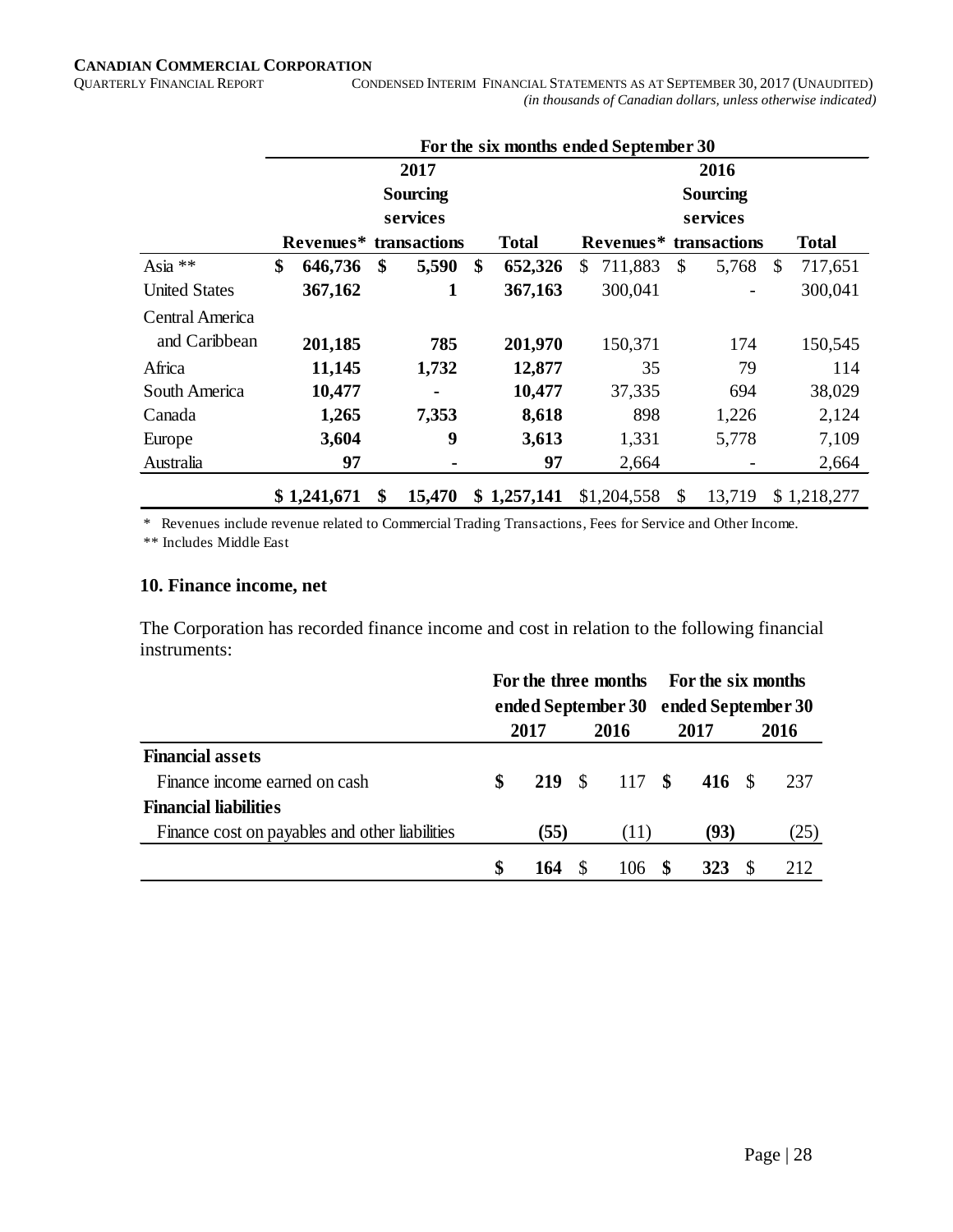#### **11. Administrative expenses**

Administrative expenses included the following:

|                                                | For the three months |               |         | For the six months |        |                           |        |  |  |  |
|------------------------------------------------|----------------------|---------------|---------|--------------------|--------|---------------------------|--------|--|--|--|
|                                                | ended September 30   |               |         | ended September 30 |        |                           |        |  |  |  |
|                                                | 2017                 |               | $2016*$ |                    | 2017   | 2016*                     |        |  |  |  |
|                                                |                      |               |         |                    |        |                           |        |  |  |  |
| Workforce compensation and related expenses \$ | 5,036                | $\mathcal{S}$ | 4,532   | \$                 | 10,211 | $\boldsymbol{\mathsf{S}}$ | 9,286  |  |  |  |
| Contract management services                   | 675                  |               | 600     |                    | 1,350  |                           | 1,350  |  |  |  |
| Consultants                                    | 518                  |               | 265     |                    | 979    |                           | 560    |  |  |  |
| Rent and related expenses                      | 509                  |               | 440     |                    | 917    |                           | 889    |  |  |  |
| Travel and hospitality                         | 397                  |               | 311     |                    | 870    |                           | 791    |  |  |  |
| Software, hardware and support                 | 63                   |               | 29      |                    | 487    |                           | 410    |  |  |  |
| Communications                                 | 132                  |               | 82      |                    | 297    |                           | 147    |  |  |  |
| Depreciation                                   | 113                  |               | 101     |                    | 221    |                           | 202    |  |  |  |
| Other expenses                                 | 95                   |               | 70      |                    | 372    |                           | 161    |  |  |  |
|                                                | \$<br>7,538          | \$            | 6,430   | \$                 | 15,704 | S                         | 13,796 |  |  |  |

\* Some comparative figures have been reclassified to conform to current year's presentation.

#### **12. Parliamentary appropriation**

No appropriation was authorized by the Parliament of Canada for the three and six month ended September 30, 2017 (for the three and six months ended September 30, 2016, the appropriation totalled \$877 and \$1,755 respectively).

#### **13. Related party transactions**

The Corporation is related in terms of common ownership to all Government of Canada departments, agencies and Crown corporations. The Corporation enters into transactions with these entities in the normal course of business, under the same terms and conditions that apply to unrelated parties, and as such the transactions approximate fair value.

#### **14. Guarantees**

As prime contractor, the Corporation is contractually obligated to complete contracts with foreign customers ensuring that the terms of the contract are fulfilled regardless of the quality of performance by the Canadian exporter. The Corporation also engages in the fulfilment of contractual obligations related to sourcing services for support of international assistance programs.